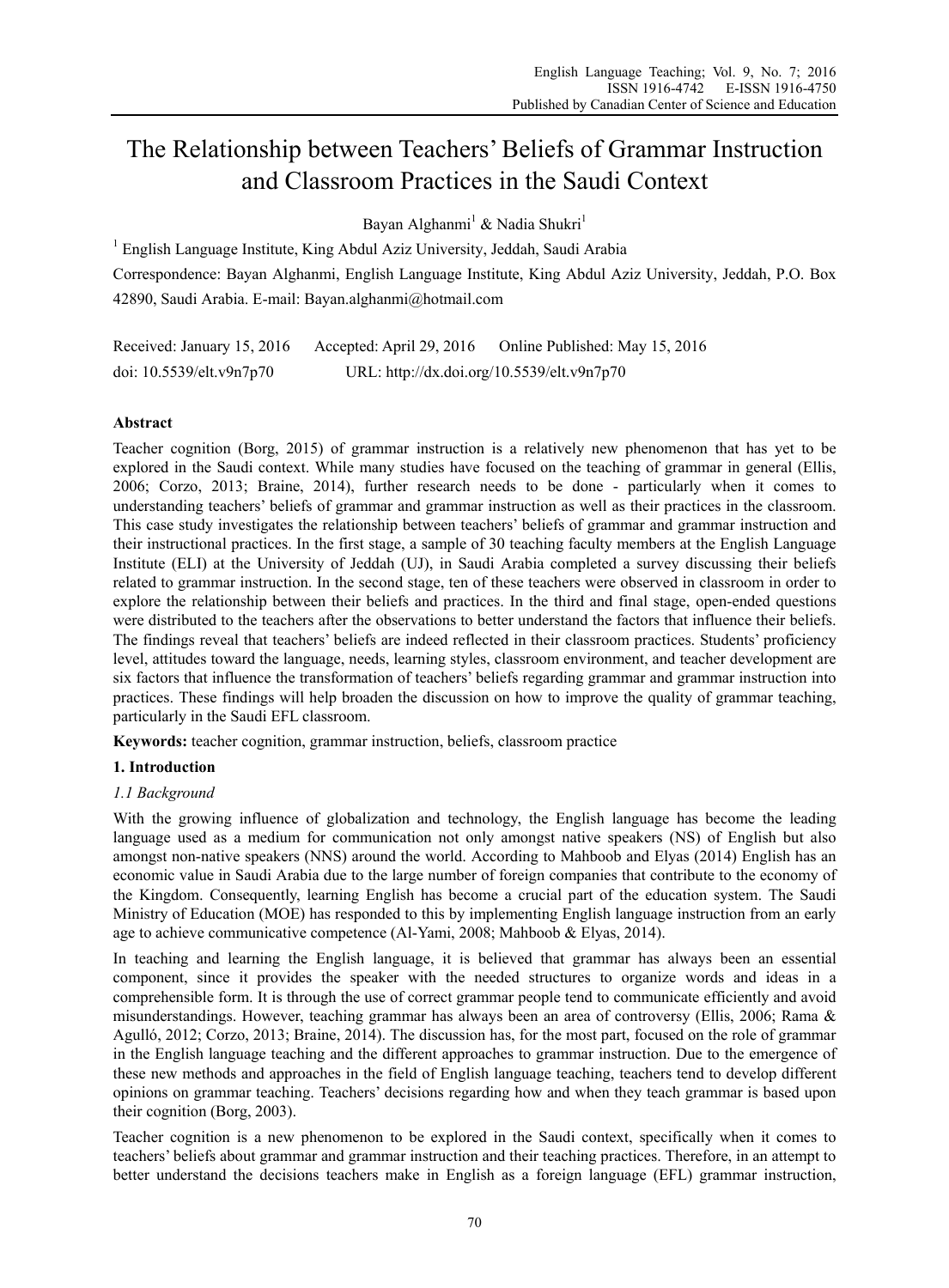concentration is given to teachers' beliefs of grammar teaching and the factors that shape their beliefs. The effect of the teachers' beliefs on grammar teaching practices has been investigated in many previous studies (Burgess  $\&$ Etherington, 2002; Moini, 2008; Thu, 2009; Farahian, 2011; Rama and Agulló, 2012; Azad, 2013; Nagaratnam & Al-Mekhlafi, 2013; Hos & Kekec, 2014; Uysal & Bardakci, 2014). However, teachers' beliefs may not always be reflected in their instructional decisions when teaching grammar. Therefore, specific attention is given to the relationship between teachers' beliefs on grammar instruction and their actual classroom practices and what influences the mismatch between the two, if there is any. This relationship has been examined in previous studies (Farrell & Lim, 2005; Lee, 2008; Phipps & Borg, 2009; Le, 2011; Shatat, 2011; Hassan, 2013; Ferreira, 2014; Hos & Kekec, 2014). Nevertheless, to the best knowledge of the researcher and due to exhaustive search, it did not yield any published studies on this topic conducted in Saudi Arabia.

# *1.2 The Purpose of the Study*

The purpose of this study is in twofold. Firstly, it aims to explore the beliefs of language teachers regarding grammar instruction. Secondly, it investigates the relationship between teachers' beliefs towards grammar and grammar instruction and their instructional practices with Saudi EFL students.

# *1.3 Significance of the Study*

The significance of the study is to improve our understanding of the correlation between teachers' beliefs of grammar instruction and classroom practices. This knowledge helps teachers' make better instructional decisions when teaching grammar to Saudi EFL students, which could help and assist many teachers and trainers as to how to teach in an effective way, particularly in the Saudi EFL classroom.

# *1.4 Research Questions*

The study seeks to answer of the following questions:

- 1) What beliefs do teachers have towards grammar and grammar instruction?
- 2) Which instructional practices do they use when teaching grammar?
- 3) To what extent do teachers' beliefs match their instructional practices?

4) If there is no congruence between teachers' beliefs and instructional practices, what are the factors influencing the mismatch?

# **2. Literature Review**

# *2.1 Teachers' Cognition*

Teachers' cognition has become an important area of research in the field of language teaching in the last fifteen years (Borg, 2015). Borg defines teachers' cognition (2003) as "what teachers think, know, and believe" (p. 81). It is "not only various categorizations of thinking, knowledge and beliefs, but also diverse operational definitions of conceptions, assumptions, values, principles, decision-making, attitudes and so on" (Borg, 2006, cited in Barnard & Scampton, 2008, p. 61). These definitions provide insight into the correlation between teachers' beliefs and their instructional practices. Thus, research on teachers' cognition, and beliefs in particular, helps us understand how teachers' cognition can interfere with their classroom decisions.

# *2.2 Teachers' Beliefs*

In order to understand what is meant by teachers' beliefs, it is important to define the term "belief". According to Borg (2001), beliefs are defined as

*A proposition which may be consciously or unconsciously held, as evaluative in that it is accepted as true by the individual, and is therefore imbued with emotive commitment; further, it serves as a guide to thought and behavior (p. 186).* 

Moving from a general definition of beliefs, Borg (2001) proposed a definition for teachers' beliefs in particular as "used to refer to teachers' pedagogic belief, or those beliefs of relevance to an individual's teaching" (p. 187).

*2.3 Teachers' Beliefs about Grammar Instruction* 

# 2.3.1 Factors Affecting Teachers' Beliefs

When it comes to teachers' beliefs regarding grammar and classroom practices, an important question to ask is what are the factors that shape their beliefs? According to Richardson (1996), there are three different experiences that are considered to be factors in shaping teachers' beliefs about grammar and grammar instruction: personal experience, experience with schooling and instruction, and experience with formal knowledge (cited in Renzi, 2005). In agreement with Richardson, Borg (1999) presented three factors that affect teachers' beliefs: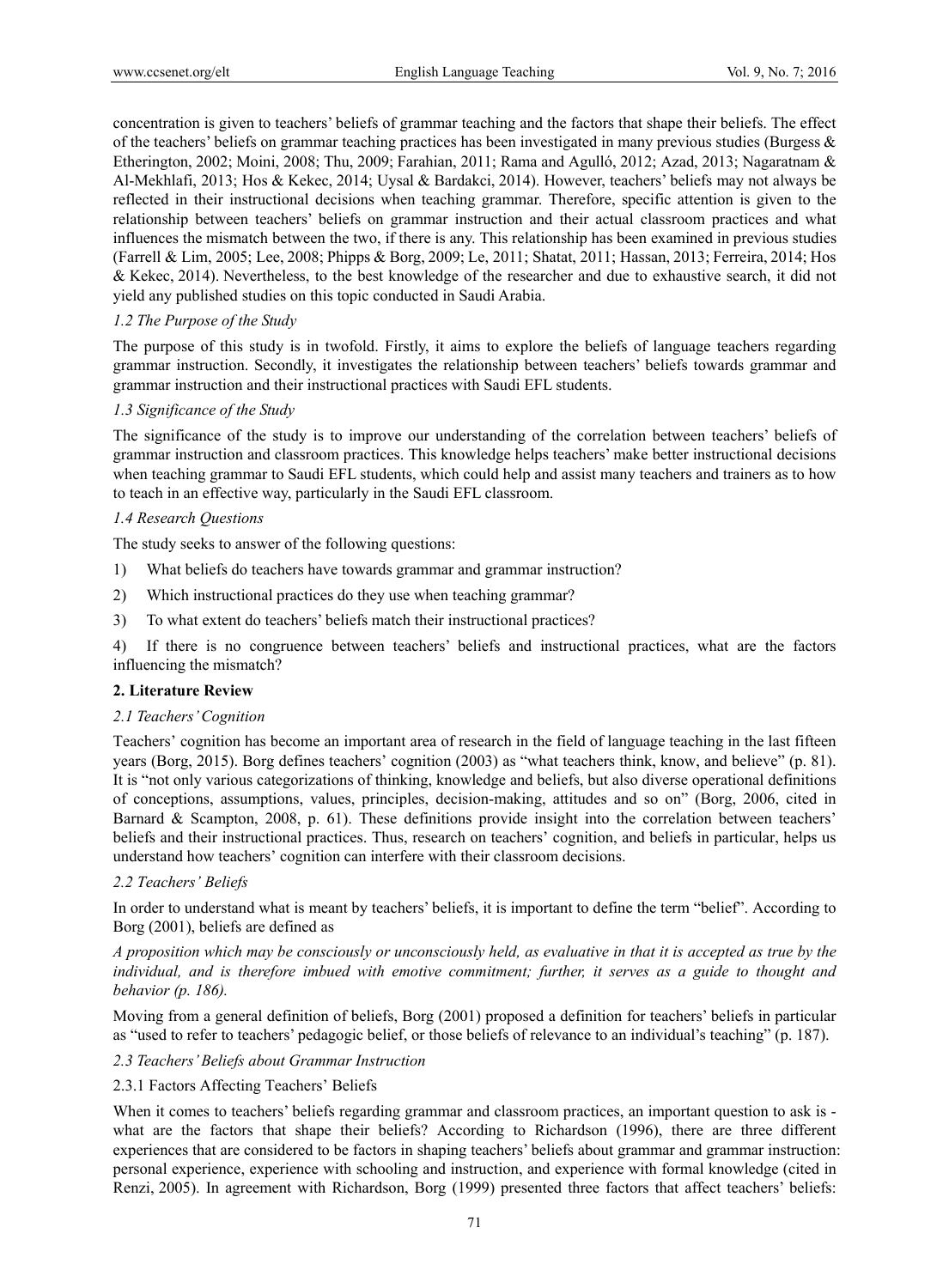prior language learning experience, teacher education, and classroom practices. Several researchers have reported that prior language learning experiences (schooling) often impact teachers' beliefs about grammar teaching (Ellis, 2006; Mattheoudakis, 2007; Busch, 2010; Hassan, 2013). Similarly, several studies have shown that teachers' education influences their beliefs about grammar and grammar instruction (Ellis, 2006; Phipps & Borg, 2009; Busch, 2010; Borg, 2011), while Mattheoudakis (2007) stated that teachers' education has no or little influence on their beliefs. The impact of teachers' classroom practices on teachers' beliefs has also been proven by Phipps and Borg (2009), Moini (2009), as well as Nurusus, Samad, Rahman, Noordin and Rashid (2015).

# *2.4 Studies about Teachers' Beliefs about Grammar Instruction*

Due to the emergence of new methods and approaches in the field of language teaching, teachers tend to develop different opinions on grammar teaching. Therefore, a number of studies have been conducted on teachers' beliefs about grammar teaching. Some teachers view grammar teaching as learning the rules, others view it as practicing form, and still others believe it is about understanding how grammar helps deliver meaning. Thu's study (2009) indicated that teachers believe the study of grammar is important for the mastery of the language and should not be taught implicitly - rather it should be taught explicitly, inductively or deductively. The teachers also believe that grammar errors should always be corrected, even when the language is comprehensible. Lastly, the teachers surveyed reported that practicing the language plays a major role in mastering the English language.

Azads (2013) findings revealed that the teachers believe grammar is an inseparable and essential component in language teaching. The teachers also preferred explicit grammar instruction and contextualized use of grammar within communicative activities, rather than the decontextualized use of grammar as was used in the Grammar Translation Method. These teachers also favored integrated approaches to grammar teaching that focus on both form and meaning. Furthermore, a study conducted by Uysal & Bardakci (2014) findings of the study delete revealed that most teachers preferred explicit grammar teaching, mechanical drills, use of L1 and repetition - all of which are considered traditional approaches to grammar teaching.

In Farahian's study (2011) most teachers value teaching grammar through meaningful communicative activities, yet they were required to teach it explicitly through the present, practice, produce (P.P.P) approach although they were aware of some of focus on form (FoF) instruction. Also, Hos and Kekecs (2014) findings revealed that the majority of teachers were in favor of teaching grammar within communicative language teaching methods (CLT) and only a few were in favor of using the Grammar Translation Method (GTM).

Further, Nagaratnam and Al-Mekhlafi (2013) revealed that most teachers were in favor of teaching grammar implicitly rather than explicitly, yet they believe that some explicit instruction of the rules and emphasis on grammar practice is necessary. Moreover, a study carried out by Burgess and Etherington (2002) indicated that most teachers were in support of Focus on Form instruction (FoF) since the EAP context requires students to develop a high level of grammatical accuracy and communicate effectiveness. In this case, FoF instruction was used based on student preferences.

#### *2.5 The Relationship between Teachers' Beliefs about Grammar and Classroom Practices*

Some researchers have stated that teachers' beliefs are considered to be one of the most crucial factors that impact their instructional decisions, particularly in teaching grammar (Kagan, 1992, cited in Çapan, 2014; Borg, 1999; Phipps & Borg, 2009). Wood (1996) provided insight into teachers' decision-making process regarding materials, activities and instructional practices. His contribution to investigating language teachers' planning processes is his notion of BAK (Beliefs, Assumptions and Knowledge) - factors that effect the decision making process (as cited in Barnard & Scampton, 2008). Similar to Wood, Johnson (1994) reported that "teachers' beliefs influence their judgment and perception, the classroom activities they use, and it can contribute to the improvement of teaching practices and teacher education programs (as cited in Moini, 2008, p. 143)."

# *2.6 Studies about the Relationship between Teachers' Beliefs about Grammar and Classroom Practices*

There have been a number of studies on teachers' beliefs about grammar teaching and its relationship to their actual practices when teaching grammar. Farrell and Lim (2005) findings of the study implied that teachers' beliefs are not always reflected in their practices due to time constraints and abiding by the traditional approach to grammar teaching. Likewise, Shatat (2011) findings showed that teachers' beliefs were inconsistent with their classroom practices due to factors such as time constraints, textbooks, and students' needs and proficiency level.

A recent study was carried out by Ferreira (2014) revealed a mismatch between the teachers' beliefs and practices. Phipps and Borg (2009) also revealed that teachers' beliefs are not always aligned with their actual practices when teaching grammar. Based on teachers' experiences, some beliefs may seem ineffective in a particular class due to students' needs and expectations, or classroom management concerns which led to the disconnect between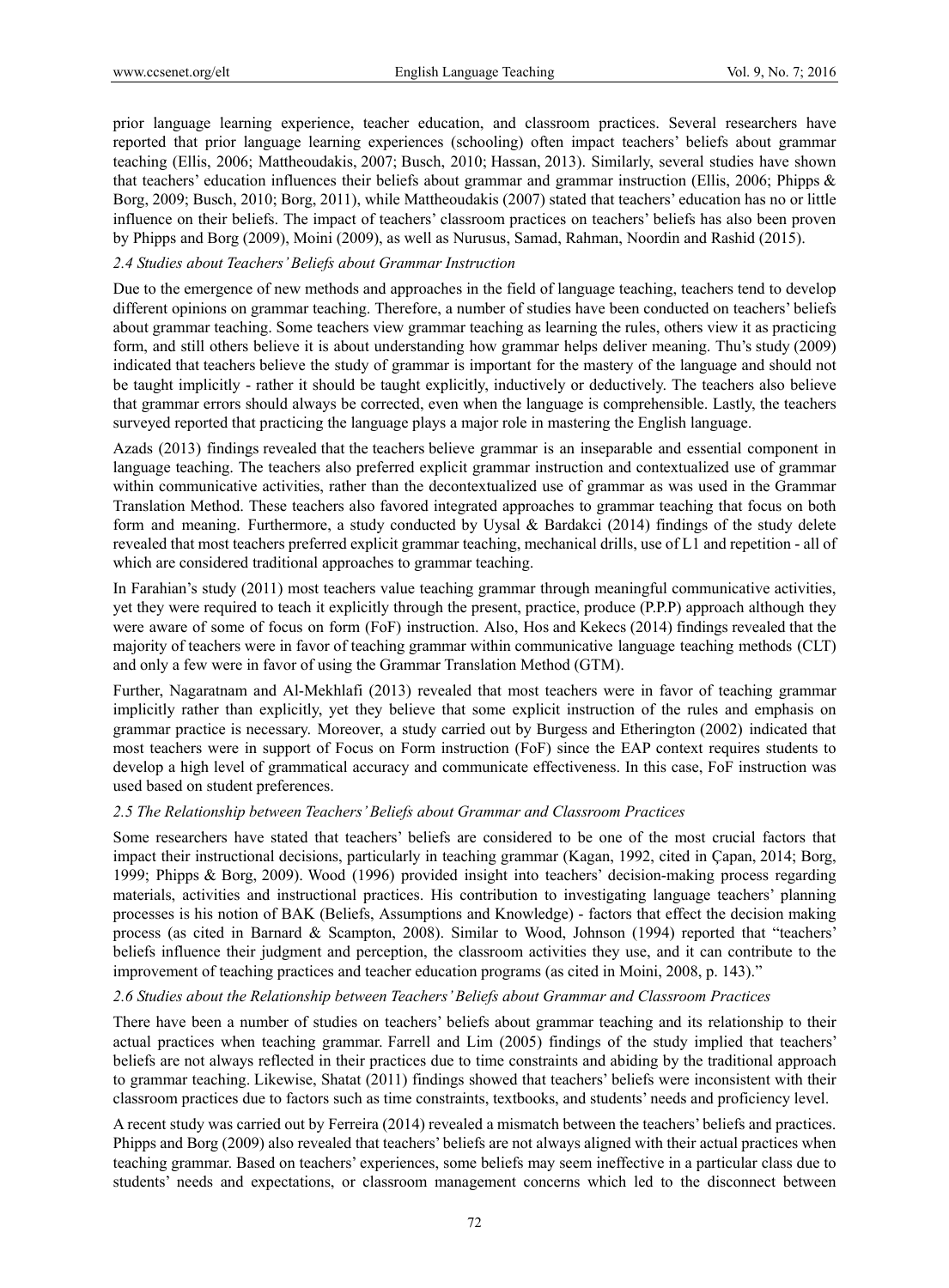teachers' beliefs and practices.

In contrast, Lee (2008) findings revealed that teachers' beliefs are mostly reflected in their classroom practices. Educational and professional experiences and the context of instruction influenced teachers' practices when teaching grammar. Furthermore, In support of the previous study by Lee (2008), Les (2011) findings indicated that the teachers' beliefs were reflected in their grammar teaching practices since their belief was shaped by their experiences. Similarly, findings of study conducted by Hassan (2013) revealed that there is a parallel between what teachers believe about grammar teaching, which is shaped by their on learning experiences, and what they do in class when teaching grammar.

Nevertheless, according to Nagaratnam and Al-Mekhlafi (2013), "there has been little investigation of the attitudes and beliefs of pre-service student EFL teachers with regard to grammar instruction within the overall context of the gulf countries" (p. 79). As previously mentioned and to the best knowledge of the researcher, there have not been any studies conducted on this subject in the Saudi context. Drawing on the importance of the issue, this study attempts to contribute to improve the teaching of EFL in Saudi Arabia by investigating the relationship between teachers' beliefs towards grammar and grammar instruction and their instructional practices when teaching Saudi EFL students.

# **3. Research Methodology**

### *3.1 Research Context*

The study was conducted at the ELI at the University of Jeddah (UJ), a governmental university in Jeddah, a coastal city in the western province of Saudi Arabia (KSA). UJ provides intensive English language courses to the first year undergraduate students, which concentrate on developing the four language skills: speaking, listening, reading and writing. A total of 30 female Saudi EFL teachers, with various qualifications and experiences, participated in the study. All participants majored in the English language with either a BA or MA as their highest qualification and their teaching experience varied from less than one year to more than ten years.

### *3.2 Research Design and Instrument*

This study adopts an exploratory case study in order to provide a more complete and comprehensive understanding of the research question. A combination of quantitative and qualitative evidences providing multiple sources of evidence to strengthen the research findings. The researcher utilized two self-completed questionnaires, closed-ended and open-ended questionnaires adapted and modified from Shatat's (2011) study, and a classroom observations checklist for data collection.

#### 3.2.1 Questionnaire Validation

Prior to the actual distribution of the questionnaires, both closed and open-ended questionnaires were tested for validity by eight assistant professors and experienced EFL teachers and assistant professors of Teaching English as a Second Language (TESOL) for suitability and clarity. According to their recommendations, the statements in the piloted questionnaire were modified to enhance face validity and content validity.

# *3.3 Data Analysis Method*

Since the study collected both qualitative and quantitative data, qualitative and quantitative analysis methods were used for analysis. For the closed-ended questionnaire, all responses were analyzed using descriptive statistics using SPSS. In order to analyze the qualitative data from the second questionnaire that contained open-ended questions, responses must first be categorized into themes (Creswell, 2012). Thus, thematic analysis was used to analyze and categorize the data according to themes and SPSS was then used for descriptive analysis.

#### *3.4 Data Collection Procedure*

These following stages provide a general outline of the data collection procedure in this study.

#### 3.4.1 First Stage

The first questionnaire, comprised of closed-ended questionnaire, elicits the teachers' beliefs on grammar and grammar instruction. Questionnaires were distributed to fifty teaching faculty at the ELI at UJ. Only thirty teachers agreed to participate.

#### 3.4.2 Second Stage

After collecting the questionnaires, ten of the participating teachers agreed to be observed in the classroom teaching grammar. This was done to explore the relationship between their beliefs, based on their responses in the questionnaire, and their actual practices in the classroom.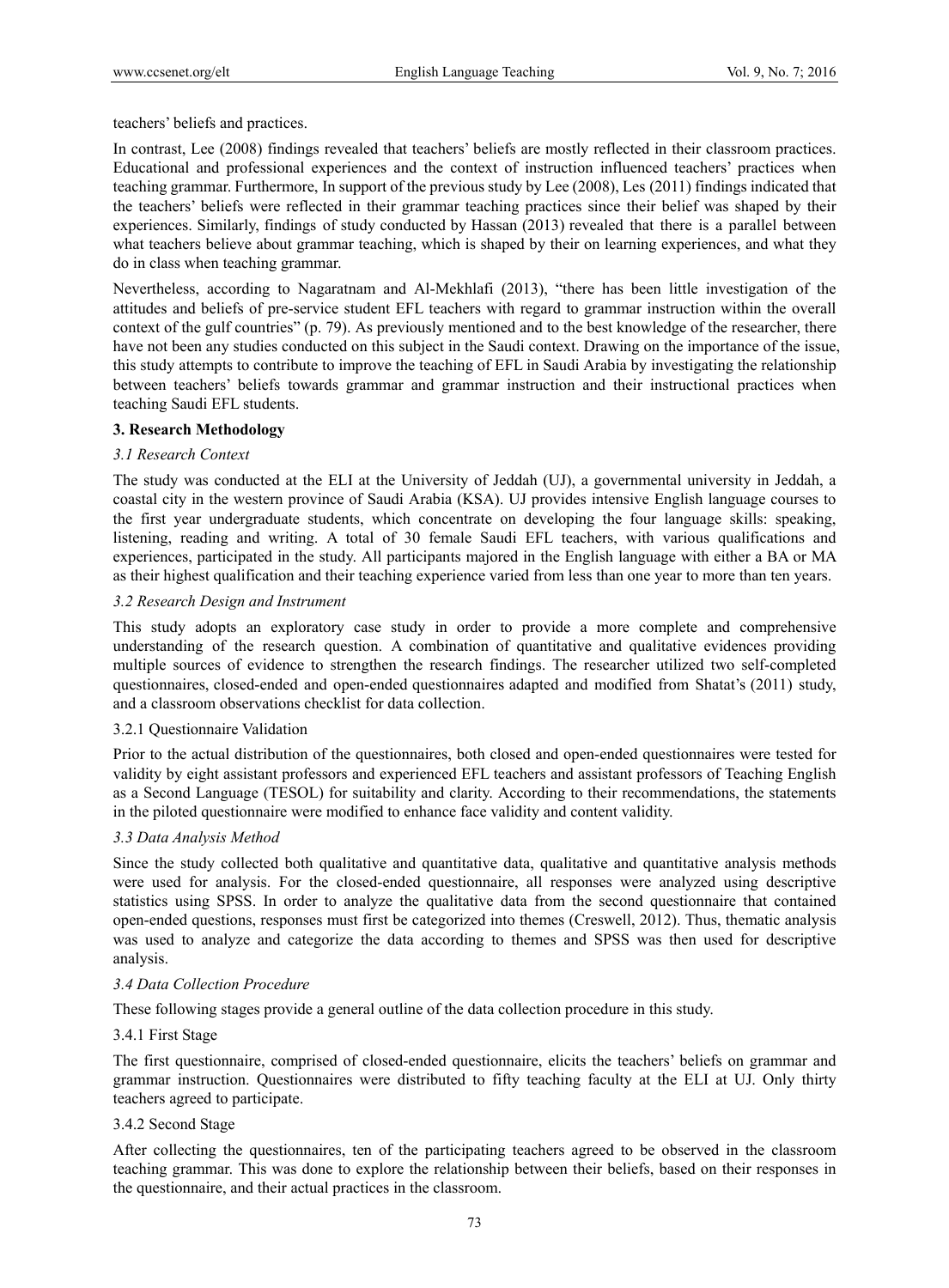# 3.4.3 Third Stage

As a follow-up to the observation, the teachers were given a second questionnaire that consists of five open-ended questions. The focus of this questionnaire was to better understand the factors that influence or shape teachers' beliefs and classroom practices.

# *3.5 Ethical Consideration*

Before conducting the study, the purpose of the study was explained to the participants and their approval was obtained through a consent form attached to the questionnaire and most importantly an approval from the UJ, the university included in the study, was obtained prior to that of the participants' approval. It is important to ensure that each participant completed the consent form before participating in the study and to ensure that her privacy will be respected.

# **4. Findings and Discussion**

# *4.1 The Most Common Beliefs Regarding Grammar Instruction*

A total of thirty teachers participated in the study and agreed to complete the close-ended questionnaire, the first instrument used in the data collection process. This questionnaire contains two sections with a total of twenty-two statements; the participants' background information; qualifications and experience, and statements related to their beliefs about grammar and its instruction. The purpose of the questionnaire was to elicit EFL teachers' beliefs on grammar and grammar instruction. In order to investigate the participants' beliefs, the percentage and frequency of responses was calculated.

# 4.1.1 Data Analysis

Findings based on teachers' beliefs on grammar and grammar instruction can be seen in fowling tables.

4.1.1.1 Teachers' Beliefs Regarding the Role of Grammar in Teaching English

The following statements explore teachers' beliefs regarding the first category: the role of grammar in teaching English.

With a total of 100% divided between 63.3% SA and 36.7%, the first statement received total agreement among the participants. Similarly, the second statement received a high level of agreement with a total of 70% divided between 30% SA and 40% A, which indicates that most teachers believe that grammar is a fundamental element of second/foreign language learning and English classes should devote a lot of time to grammar teaching.

| S. | <b>Statement</b>                                                         | Responses         | Frequency | Percentage | Total |
|----|--------------------------------------------------------------------------|-------------------|-----------|------------|-------|
| No |                                                                          |                   |           |            |       |
|    | Grammar is an essential component of second/foreign<br>language          | Strongly<br>Agree | 19        | 63.3%      | 100   |
|    |                                                                          | Agree             | 11        | 36.7%      |       |
| 2  | English classes should allocate plenty of time to teach<br>grammar rules | Strongly<br>Agree | 9         | 30.0%      |       |
|    |                                                                          | Agree             | 12        | $40.0\%$   | 100   |
|    |                                                                          | Do not know       | 6         | $20.0\%$   |       |
|    |                                                                          | Disagree          | 3         | 10.0%      |       |

|  |  | Table 1. Beliefs regarding the role of grammar in teaching English (1) |  |  |  |
|--|--|------------------------------------------------------------------------|--|--|--|
|  |  |                                                                        |  |  |  |
|  |  |                                                                        |  |  |  |
|  |  |                                                                        |  |  |  |

Table 2 displays teachers' beliefs concerning the role of mastering grammar rules in relation to students' communicative competence. Two thirds of the participants, 66.7%, think that mastering rules enables students to become more competent in communication.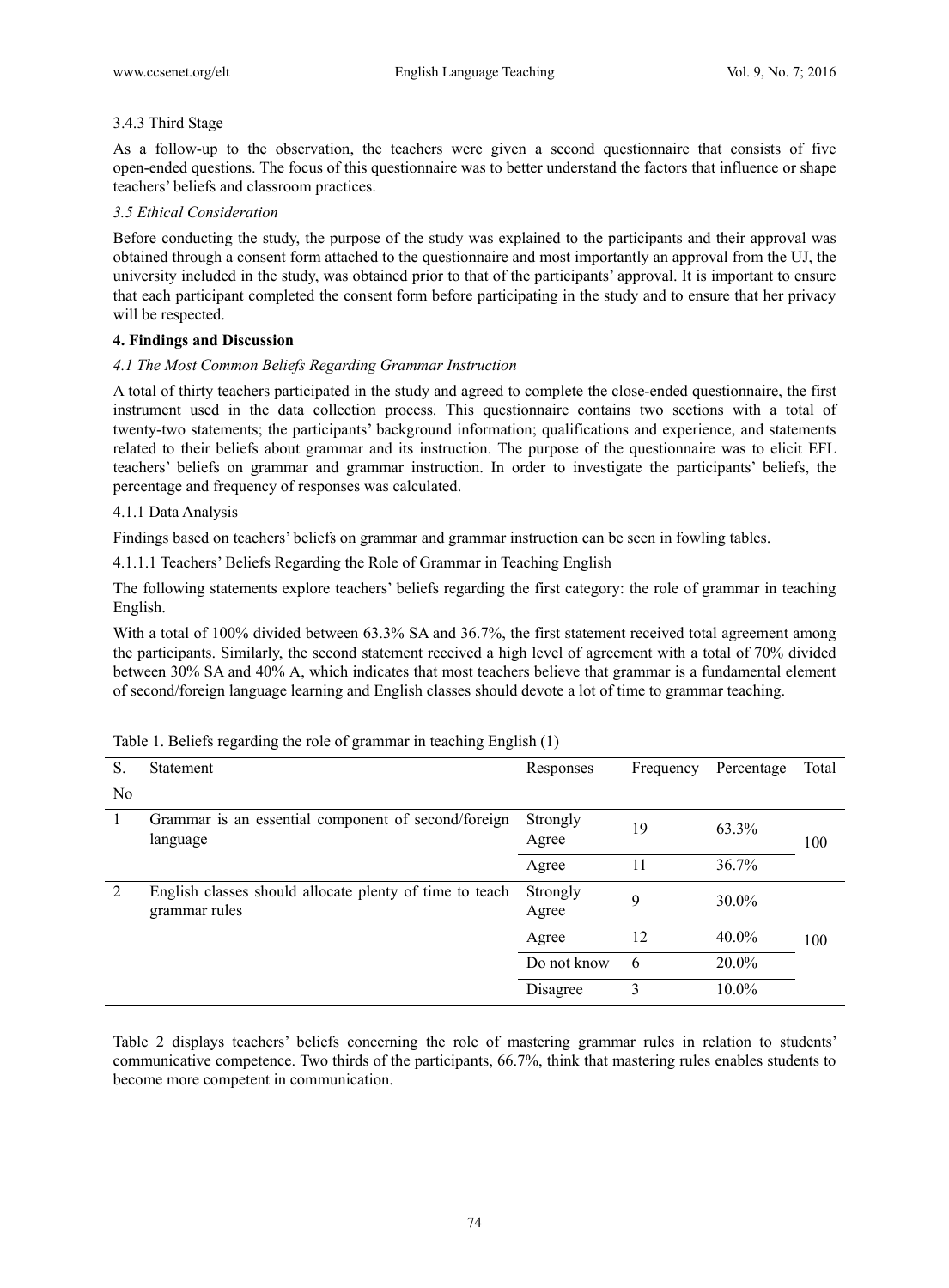| S. | <b>Statement</b>                                            | Responses                | Frequency | Percentage | Total |
|----|-------------------------------------------------------------|--------------------------|-----------|------------|-------|
| No |                                                             |                          |           |            |       |
| 3  | Mastering<br>the rules of Strongly Agree                    |                          | 10        | 33.3%      |       |
|    | grammar enable the students<br>become competent<br>to<br>1n | Agree                    | 10        | 33.3%      |       |
|    | communication                                               | Do not know              | 4         | 13.3%      | 100   |
|    |                                                             | Disagree                 |           | 16.7%      |       |
|    |                                                             | <b>Strongly Disagree</b> |           | $3.3\%$    |       |

#### Table 2. Beliefs regarding the role of grammar in teaching English (2)

Table 3 displays teachers' perspectives concerning the idea that teaching grammar rules is unnecessary for learning a second/foreign language. This statement received a high level of agreement among participants, 70%. Teachers either disagree or strongly disagree that a language can be learned without grammatical instructions, which indicates the importance of grammar teaching based on their beliefs.

Table 3. Beliefs regarding the role of grammar in teaching English (3)

| S.             | <b>Statement</b>                                          | Responses                | Frequency | Percentage | Total |
|----------------|-----------------------------------------------------------|--------------------------|-----------|------------|-------|
| N <sub>0</sub> |                                                           |                          |           |            |       |
| 4              | Learners<br>learn<br>can<br>a                             | <b>Strongly Agree</b>    |           | $16.7\%$   |       |
|                | second/foreign<br>language<br>without<br>teaching<br>them | Agree                    |           | $6.7\%$    |       |
|                | (i.e.<br>grammatical<br>rules.                            | Do not know              |           | 16.6%      | 100   |
|                | similar to how children learn                             | Disagree                 | 12        | $40.0\%$   |       |
|                | their mother tongue)                                      | <b>Strongly Disagree</b> | Ω         | $30.0\%$   |       |

4.1.1.2 Teachers' Beliefs Regarding Approaches to Grammar Instruction

The following statements tend to explore teachers' beliefs regarding the second category: approaches to grammar instruction, which investigates teachers' beliefs regarding different approaches to grammar instruction.

As can be seen in Table 4, the majority of teachers believe in the importance of learning grammar through exposure to the language in a natural context and practices that are always communicative in nature. The teachers also believe in the importance of focusing on meaning and developing students' fluency. This table reveals that the majority of teachers are in favor of (FonM).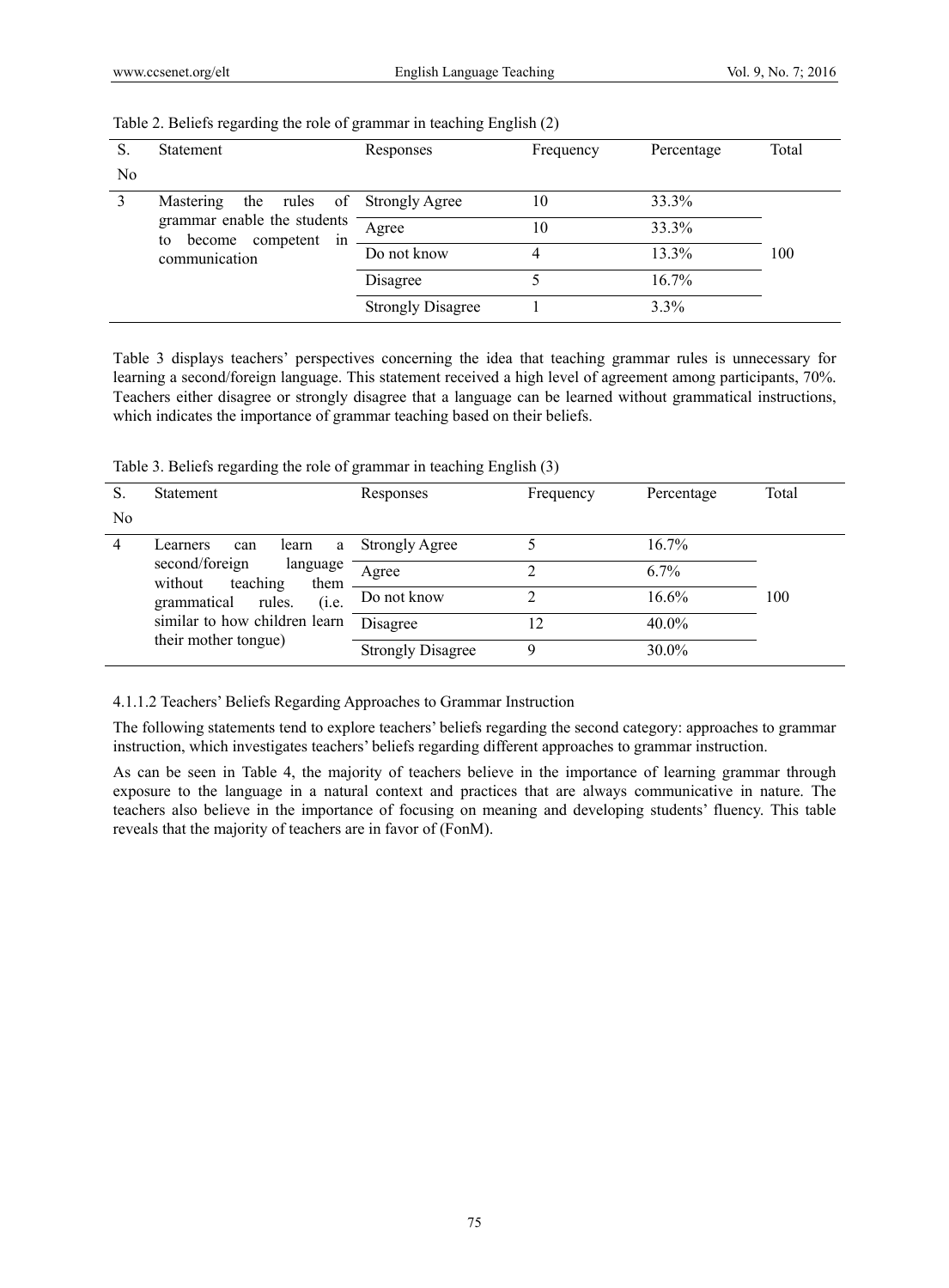| S.             | Statement                                                                                | Responses                | Frequency      | Percentage | Total |
|----------------|------------------------------------------------------------------------------------------|--------------------------|----------------|------------|-------|
| N <sub>0</sub> |                                                                                          |                          |                |            |       |
| 5              | instruction<br>Grammar<br>can                                                            | <b>Strongly Agree</b>    | 15             | 50.0%      |       |
|                | help learners develop their<br>English fluency                                           | Agree                    | 12             | 40.0%      | 100   |
|                |                                                                                          | Do not know              | $\overline{2}$ | 6.7%       |       |
|                |                                                                                          | Disagree                 |                | 3.3%       |       |
| -6             | teaching<br>should<br>Grammar                                                            | <b>Strongly Agree</b>    | 12             | 40.0%      |       |
|                | focus on meaning                                                                         | Agree                    | 17             | 56.7%      | 100   |
|                |                                                                                          | Do not know              |                | 3.3%       |       |
| 7              | Learners learn grammar best<br>through<br>exposure<br>to<br>language in natural contexts | <b>Strongly Agree</b>    | 17             | 56.7%      |       |
|                |                                                                                          | Agree                    | 9              | 30.0%      | 100   |
|                |                                                                                          | Do not know              | 3              | 10.0%      |       |
|                |                                                                                          | <b>Strongly Disagree</b> | 1              | 3.3%       |       |
| 8              | Practice of grammar must                                                                 | <b>Strongly Agree</b>    | 16             | 53.3%      |       |
|                | within<br>be<br>always<br>a<br>communicative context                                     | Agree                    | 11             | 36.7%      | 100   |
|                |                                                                                          | Do not know              | 3              | 10.0%      |       |
| 9              | teacher<br>should<br>correct<br>A                                                        | <b>Strongly Agree</b>    | 10             | 33.3%      |       |
|                | students'<br>spoken<br>only<br>grammatical<br>errors                                     | Agree                    | 9              | 30.0%      | 100   |
|                | when they cause difficulty in                                                            | Do not know              | 5              | 16.7%      |       |
|                | understanding the meaning                                                                | Disagree                 | 6              | 20.0%      |       |

| Table 4. Beliefs regarding Meaning-Focused-Instruction (FonM) |  |  |
|---------------------------------------------------------------|--|--|
|                                                               |  |  |

Table 5 shows that most teachers believe grammar instruction, with concentration on forms, can develop learners' language accuracy. They believe that mastering the rule enables the students to become more competent communicators. This table implies that most teachers are in favor of (FoFs) grammar instruction.

| S.             | <b>Statement</b>                                          | Responses                | Frequency | Percentage | Total |
|----------------|-----------------------------------------------------------|--------------------------|-----------|------------|-------|
| N <sub>0</sub> |                                                           |                          |           |            |       |
| 10             | instruction<br>Grammar<br>can                             | <b>Strongly Agree</b>    | 15        | 50.0%      |       |
|                | help learners develop their<br>English accuracy           | Agree                    | 12        | $40.0\%$   | 100   |
|                |                                                           | Do not know              | 2         | $6.7\%$    |       |
|                |                                                           | Disagree                 |           | 3.3%       |       |
| 11             | teaching<br>should<br>Grammar                             | <b>Strongly Agree</b>    | 10        | 33.3%      |       |
|                | focus on the form                                         | Agree                    | 19        | 63.3%      | 100   |
|                |                                                           | Do not know              |           | 3.3%       |       |
| 12             | Grammatical accuracy is one                               | <b>Strongly Agree</b>    | 13        | 43.3%      |       |
|                | of the most important criteria<br>which<br>by<br>language | Agree                    | 12        | $40.0\%$   | 100   |
|                | should<br>be<br>performance                               | Do not know              | 4         | 13.3%      |       |
|                | evaluated                                                 | <b>Strongly Disagree</b> |           | 3.3%       |       |

Table 5. Beliefs regarding Focus on forms (FoFs) (1)

Table 6 shows a high level of agreement among participants. Two third of the participants, 70%, believe in the importance of correcting learners' mistakes immediately to prevent the formation of bad habits. More than half the participants disagree with the use of L1 to explain grammar rules or the use grammatical drilling and the fact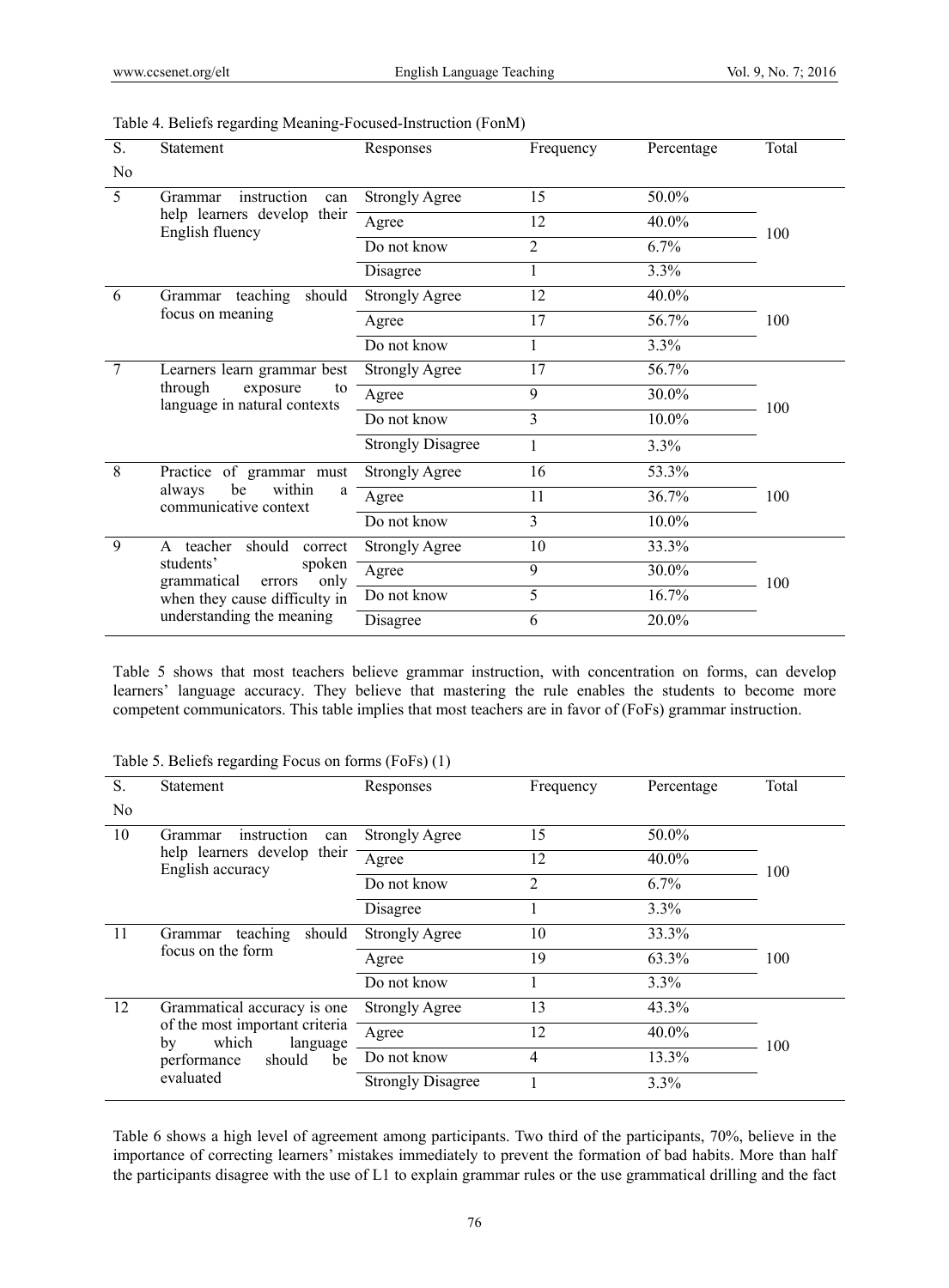that they are essentials to the successful learning of new language forms. In addition, 56.7% the participants do not believe that memorizing grammar rules is essential to the successful learning of new language forms and 20% are not sure. These traditional techniques are used in the grammar translation method (GTM) and audio-lingual method (ALM) for grammar teaching, which are associated with (FoFs) instruction.

| S.             | Statement                                               | Responses                | Frequency      | Percentage | Total |
|----------------|---------------------------------------------------------|--------------------------|----------------|------------|-------|
| N <sub>0</sub> |                                                         |                          |                |            |       |
| 13             | mistakes<br>Learners'<br>should                         | <b>Strongly Agree</b>    | 7              | 23.3%      |       |
|                | be<br>corrected<br>always<br>immediately to prevent the | Agree                    | 14             | 46.7%      |       |
|                | formation of bad habits                                 | Do not know              | 3              | 10.0%      | 100   |
|                |                                                         | Disagree                 | 4              | 13.3%      |       |
|                |                                                         | <b>Strongly Disagree</b> | $\overline{2}$ | 6.7%       |       |
| 14             | Teacher should use learners'                            | <b>Strongly Agree</b>    | $\overline{2}$ | 6.7%       |       |
|                | L1 to explain grammar rules                             | Agree                    | 8              | 26.7%      |       |
|                |                                                         | Do not know              | 5              | 16.7%      | 100   |
|                |                                                         | Disagree                 | 12             | 40.0%      |       |
|                |                                                         | <b>Strongly Disagree</b> | 3              | 10.0%      |       |
| 15             | Memorizing<br>rules<br><i>is</i>                        | <b>Strongly Agree</b>    | $\overline{4}$ | 13.3%      |       |
|                | essential to the successful<br>learning of new language | Agree                    | 3              | 10.0%      |       |
|                | forms                                                   | Do not know              | 6              | 20.0%      | 100   |
|                |                                                         | Disagree                 | 8              | 26.7%      |       |
|                |                                                         | <b>Strongly Disagree</b> | 9              | 30.0%      |       |
| 16             | Grammatical<br>drilling<br>is                           | <b>Strongly Agree</b>    | 7              | 23.3       |       |
|                | essential to the successful                             | Agree                    | 4              | 13.3       |       |
|                | learning of new language<br>forms                       | Disagree                 | 5              | 16.7       | 100   |
|                |                                                         | <b>Strongly Disagree</b> | 14             | 46.7       |       |

Table 6. Beliefs regarding Focus on forms (FoFs) (2)

Table 7 reveals that most teachers do not believe in the effectiveness of explicit teaching when teaching grammar, meaning that they also do not believe the main role of the teacher is to explain rules.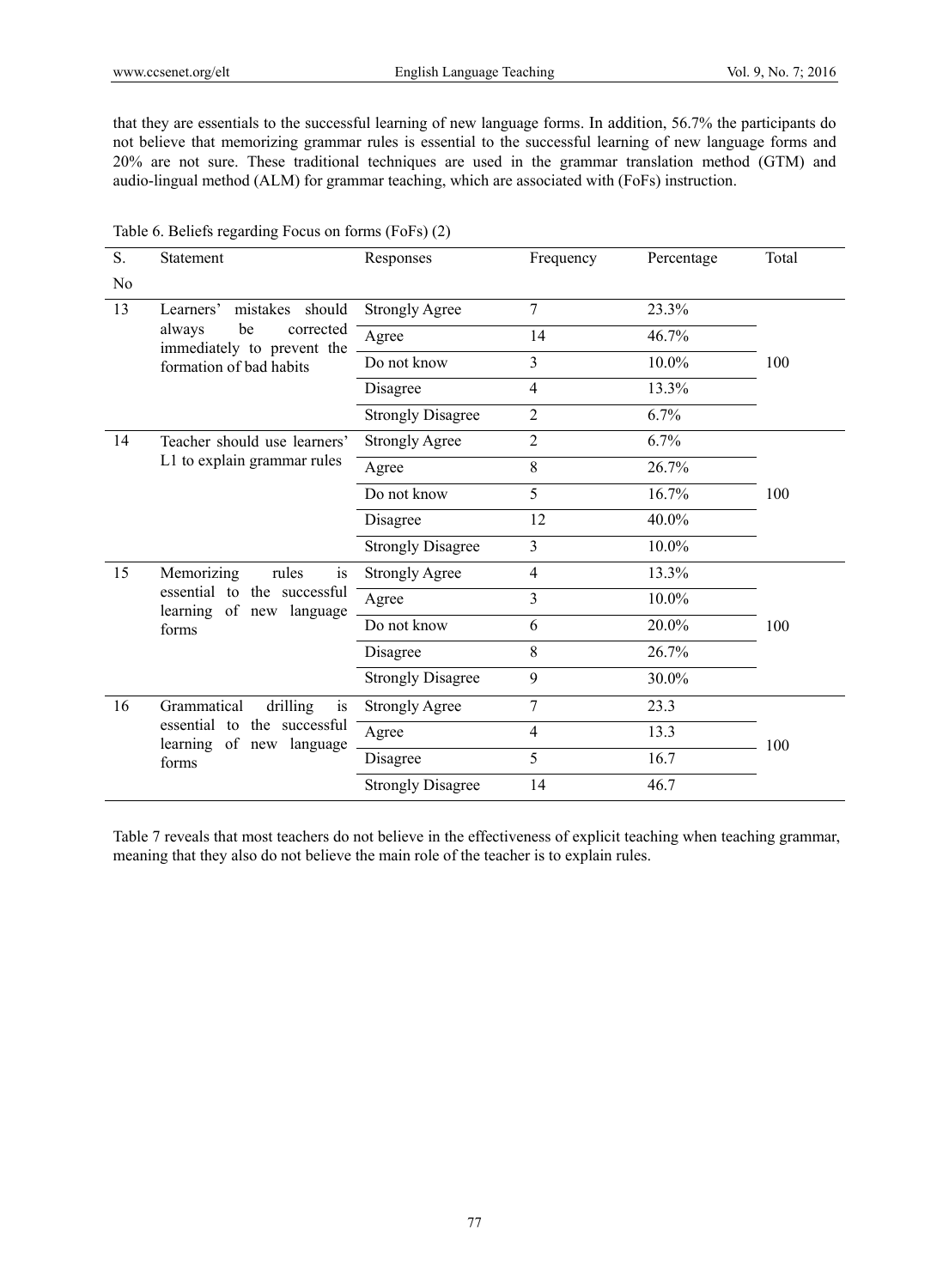| S. | <b>Statement</b>                                            | Responses                | Frequency | Percentage | Total |
|----|-------------------------------------------------------------|--------------------------|-----------|------------|-------|
| No |                                                             |                          |           |            |       |
| 17 | teaching grammar,<br>a<br><sub>In</sub>                     | <b>Strongly Agree</b>    |           | 3.3%       |       |
|    | teacher's main role is to<br>explain the rules              | Agree                    | 8         | 26.7%      |       |
|    |                                                             | Do not know              | 5         | 16.7%      | 100   |
|    |                                                             | Disagree                 | 12        | 40.0%      |       |
|    |                                                             | <b>Strongly Disagree</b> | 4         | 13.3%      |       |
| 18 | teaching<br>In<br>grammar,                                  | <b>Strongly Agree</b>    | 5         | 16.7%      |       |
|    | inform<br>should<br>teachers<br>students the rules and then | Agree                    | 3         | 10.0%      |       |
|    | let them do related exercises                               | Do not know              |           | 3.3%       | 100   |
|    |                                                             | Disagree                 | 6         | 20.0%      |       |
|    |                                                             | <b>Strongly Disagree</b> | 15        | 50.0%      |       |
| 19 | explanation<br>of<br>Direct                                 | <b>Strongly Agree</b>    | 4         | 13.3%      |       |
|    | grammar<br>1S<br>more<br>straightforward to<br>ensure       | Agree                    | 3         | 10.0%      |       |
|    | students' understanding.                                    | Do not know              | 6         | 20.0%      | 100   |
|    |                                                             | Disagree                 | 8         | 26.7%      |       |
|    |                                                             | <b>Strongly Disagree</b> | 9         | 30.0%      |       |

Table 7. Beliefs regarding explicit language teaching (deductive approach)

In Table 8, teachers gave their opinions concerning implicit grammar teaching. This table shows that most teachers prefer to teach grammar implicitly and they believe that grammar instruction is more effective when students work out the rules by themselves after being exposed to examples.

Table 8. Beliefs regarding implicit language teaching (inductive approach)

| S.  | <b>Statement</b>                                                                    | Responses<br>Frequency<br>Percentage |    | Total    |     |
|-----|-------------------------------------------------------------------------------------|--------------------------------------|----|----------|-----|
| No. |                                                                                     |                                      |    |          |     |
| 20  | <b>Teachers</b><br>should<br>begin                                                  | <b>Strongly Agree</b>                | 14 | 46.7%    |     |
|     | teaching<br>a new<br>grammar<br>point by giving examples.                           | Agree                                | 13 | 43.3%    | 100 |
|     |                                                                                     | Do not know                          | 2  | $6.7\%$  |     |
|     |                                                                                     | Disagree                             |    | 3.3%     |     |
| 21  | The teacher's role is to help<br>learners induce the grammar<br>rules by themselves | <b>Strongly Agree</b>                | 6  | 20.0%    |     |
|     |                                                                                     | Agree                                | 16 | 53.3%    | 100 |
|     |                                                                                     | Do not know                          | 3  | 10.0%    |     |
|     |                                                                                     | Disagree                             | 5  | $16.7\%$ |     |
| 22  | learning is more<br>Grammar                                                         | <b>Strongly Agree</b>                | 13 | 43.3%    |     |
|     | effective when learners work<br>out the rules by themselves                         | Agree                                | 12 | 40.0%    | 100 |
|     |                                                                                     | Do not know                          | 4  | 13.3%    |     |
|     |                                                                                     | Disagree                             |    | $3.3\%$  |     |

# 4.1.2 Discussion

This section answers the first research question of this study, which is: what beliefs do teachers have toward grammar and grammar instruction. Remarkably, the thirty teachers participating in the study seem to hold similar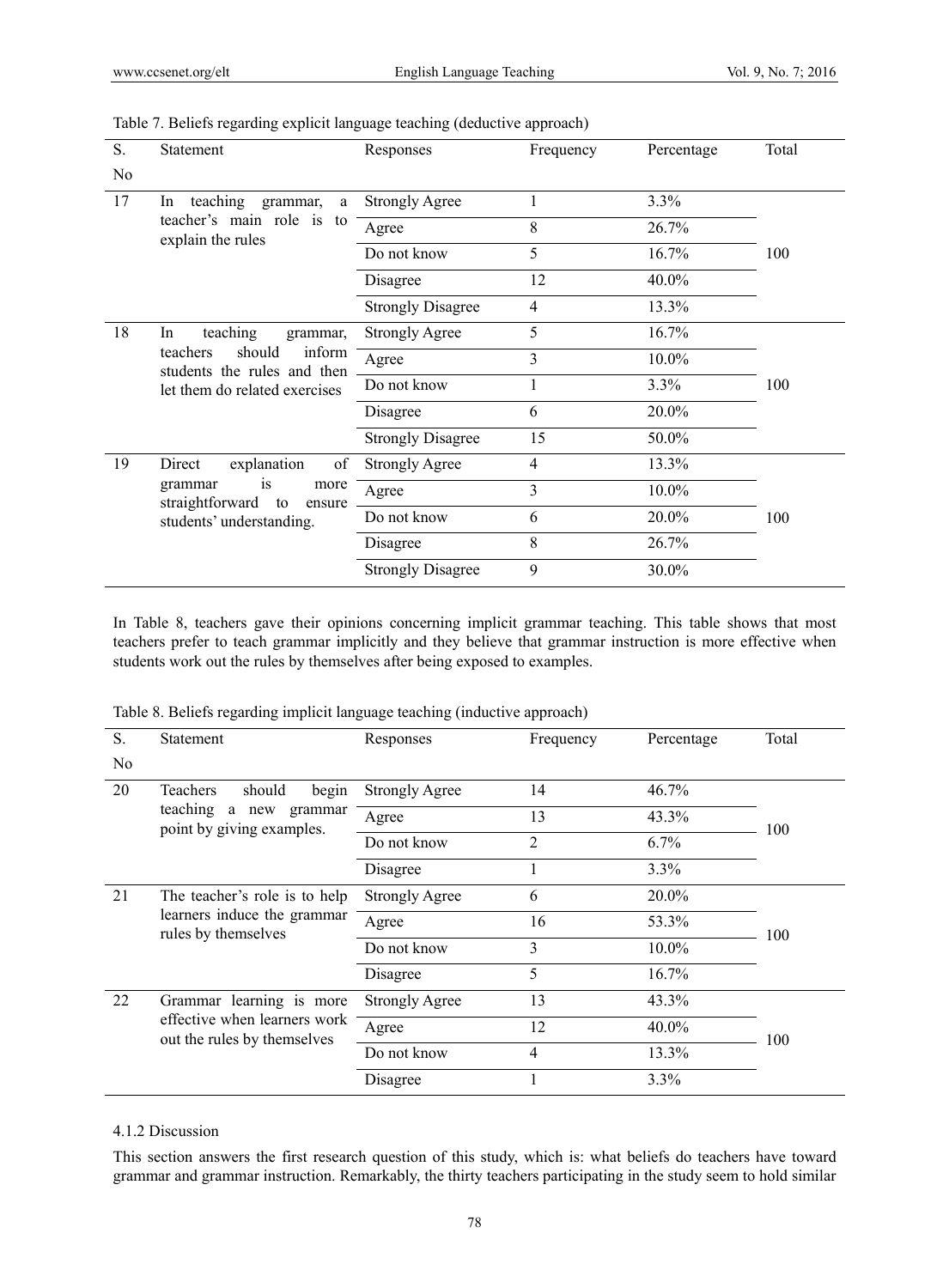beliefs regarding grammar and grammar instruction. According to the data, it seems that all teachers believe in the importance of teaching grammar. In alignment with the finding of with Hos and Kekec (2014), the teachers also believe in the importance of focusing on meaning and developing students fluency through communication, which indicates that majority of teachers are in favor of (FonM). The majority also reports that they do not believe in the effectiveness of explicit teaching of grammar or that the main role for the teacher is simply to explain rules. In addition, as in agreement with Uysal and Bardakci's findings (2014), the data reveals that most teachers are in favor of Focus on forms (FoFs) grammar instruction and traditional techniques such as drilling, memorizing grammar rules, and using L1 – methods that are often used in the grammar translation and audio-lingual methods. Moreover, unlike Thu (2009), and Azad (2013) studies that indicate teachers believe that grammar should not be taught implicitly rather it is better to be taught explicitly. Similar to Nagaratnam and Al-Mekhlafi's study (2013) teachers in this study, tend to believe in the efficiency of implicit grammar instruction, where students work out the rules by themselves after being exposed to examples, rather than being given explicit grammar instruction. According to the findings, it appears teachers believe in the value of both grammar instruction and communication competence. Therefore, it seems that teachers are in favor of FoF as found in the CLT as an attempt to find a balance between FoFs that concentrates on forms and FonM that focuses on meaning or communication. FoF that create a students centered classroom, which is similar to Burgess  $\&$ Etherington (2002) findings.

### *4.2 Teachers Classroom Practices*

Once the initial questionnaires were collected, ten of the participating teachers agreed to be observed while teaching grammar lessons. A classroom observation checklist was constructed in order to observe the teachers' actual classroom practices when they teach grammar.

### 4.2.1 Data Analysis

The findings based on classroom observations of teachers' classroom practices can be seen in the following tables:

|                                                 | Observed  |         | Not observed |         |
|-------------------------------------------------|-----------|---------|--------------|---------|
| Classroom practices                             | Frequency | Percent | Frequency    | Percent |
| Teacher focuses on teaching grammar.            |           | 90%     |              | 10%     |
| Teacher devotes a lot of time to teach grammar. |           | 90%     |              | 10%     |

Table 9. Teachers' classroom practices when teaching grammar

Regarding the importance of grammar instruction, this table reveals that grammar instruction is highly important to EFL teachers. They tend to focus on teaching grammar and spend a lot of time teaching it.

Table 10. Teachers' classroom practices when teaching grammar

|                  |                                                      | Observed  |         | Not observed |         |
|------------------|------------------------------------------------------|-----------|---------|--------------|---------|
|                  | Classroom practices                                  | Frequency | Percent | Frequency    | Percent |
|                  | Teacher adopts task-based task for teaching grammar. | $\theta$  | $0\%$   | 10           | $100\%$ |
| $\overline{4}$ . | There is no direct grammar instruction.              |           | $0\%$   | 10           | $100\%$ |
|                  | Teacher focuses on fluency                           |           | $0\%$   | 10           | $100\%$ |
| 6.               | Teacher focus on accuracy.                           | 10        | $100\%$ |              | $0\%$   |
|                  | Teacher focuses on accuracy more than fluency.       | h         | 60%     |              | 40%     |

With a total of 100%, this table shows that grammar is taught through direct instruction with a concentration on accuracy rather than fluency.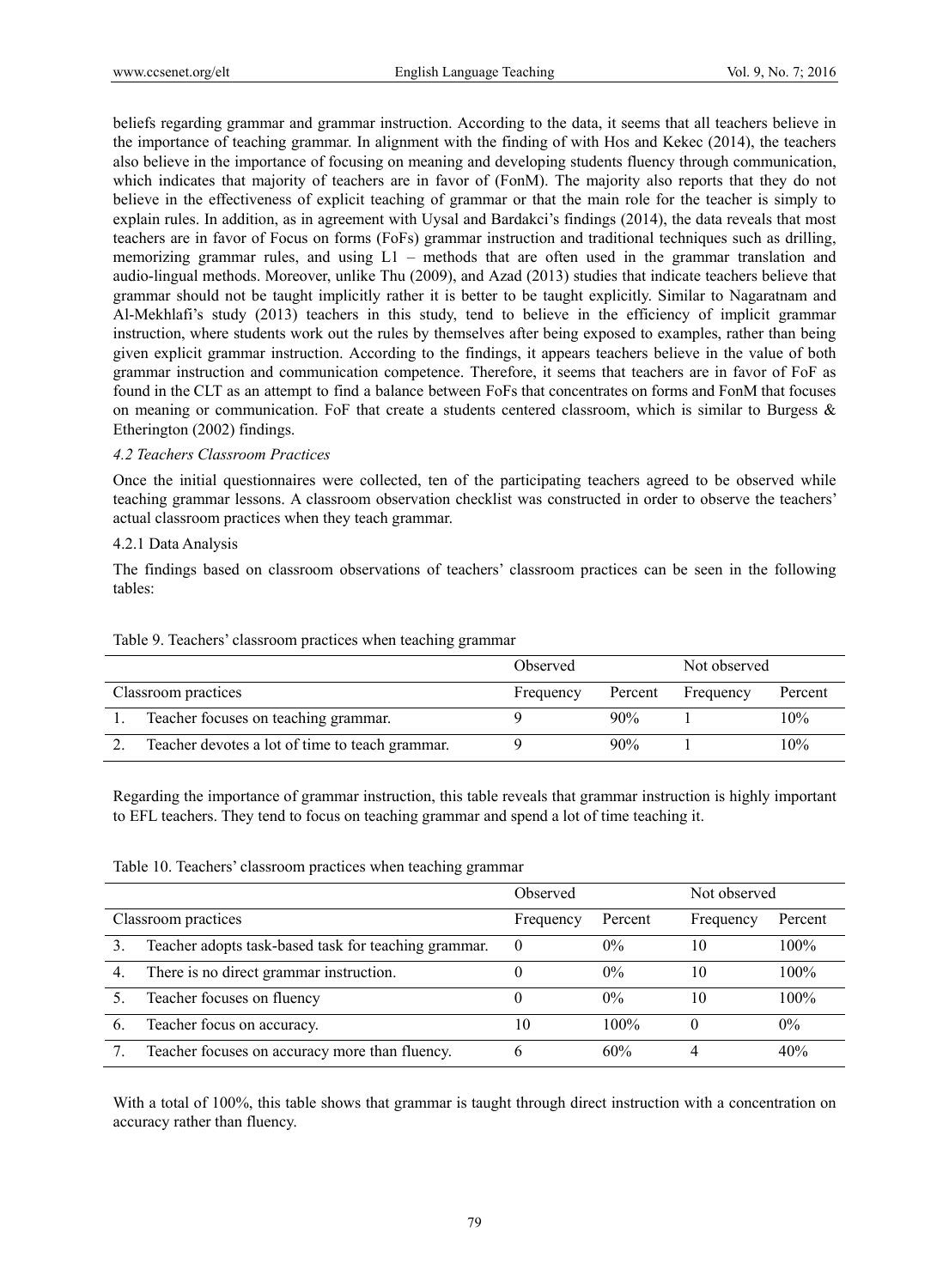# Table 11. Teachers' classroom practices when teaching grammar

|                                                                                                        | Observed  |         | Not observed |         |
|--------------------------------------------------------------------------------------------------------|-----------|---------|--------------|---------|
| Classroom practices                                                                                    | Frequency | Percent | Frequency    | Percent |
| Teacher focuses on the meaning.<br>8.                                                                  |           | 70%     |              | 30%     |
| Teacher uses authentic material to teach grammar.<br>9.                                                |           | 10%     | Q            | 90%     |
| within communicative<br>teaches grammar<br>10. Teacher<br>context.                                     |           | 10%     | Q            | 90%     |
| 11. Teacher corrects students' grammatical mistakes only 1<br>when it causes difficulty in understand. |           | 10%     | Q,           | 90%     |

This table reveals that the EFL teachers observed do not apply Meaning-Focused-Instruction when teaching grammar. Most teachers teach grammar in isolation rather than exposing the student to the language.

Table 12. Teachers' classroom practices when teaching grammar

|                                                                                                   | Observed  |         | Not observed   |         |
|---------------------------------------------------------------------------------------------------|-----------|---------|----------------|---------|
| Classroom practices                                                                               | Frequency | Percent | Frequency      | Percent |
| Teacher focus on accuracy.<br>12.                                                                 | 10        | $100\%$ | $\Omega$       | $0\%$   |
| Teacher focuses on accuracy more than fluency.<br>13.                                             | 6         | 60%     | 4              | 40%     |
| Teacher focuses on the form<br>14.                                                                | 10        | 100%    | $\theta$       | $0\%$   |
| students'<br>15. Teacher<br>always<br>grammatical<br>corrects<br>mistakes                         | 9         | 90%     |                | 10%     |
| 16. Teacher use students L1 to explain grammar rules.                                             | 4         | 40%     | 6              | 60%     |
| 17. Teacher compares how the rule is used in use students<br>L1 (Arabic) and the English language | 4         | 40%     | 6              | 60%     |
| 18. Teacher uses grammatical drilling.                                                            | 8         | 80%     | $\overline{2}$ | 20%     |
| Teacher asks or requires students<br>19.<br>to<br>memorize<br>grammar rule.                       | 9         | 90%     |                | 10%     |

This table reveals that most EFL teachers adopt Focus on forms (FoFs) when teaching grammar. Teachers tend to focus on accuracy through focusing on form. With results of 90 and 80 percent, teachers apply traditional techniques for grammar instruction, which are generally used in GTM and ALM, such as drilling and memorizing grammatical rules. However, only 40% used students L1 to explain grammar rules or compared how the rule is used in students' L1 (Arabic) and the English language.

| Table 13. Teachers' classroom practices when teaching grammar |  |  |  |  |  |  |  |
|---------------------------------------------------------------|--|--|--|--|--|--|--|
|---------------------------------------------------------------|--|--|--|--|--|--|--|

|                                                                             | Observed  |         | Not observed |         |
|-----------------------------------------------------------------------------|-----------|---------|--------------|---------|
| Classroom practices                                                         | Frequency | Percent | Frequency    | Percent |
| 20. Teacher uses direct grammar instruction                                 | 10        | $100\%$ | 0            | $0\%$   |
| 21. Teacher explains the grammatical rules then provide<br>examples.        |           | 70%     |              | 30%     |
| 22. Teacher encourages students to discover rules by 4<br>themselves.       |           | 40%     | b            | 60%     |
| 23. Teacher uses examples instead of explaining the 4<br>grammatical rules. |           | 40%     | b            | 60%     |

80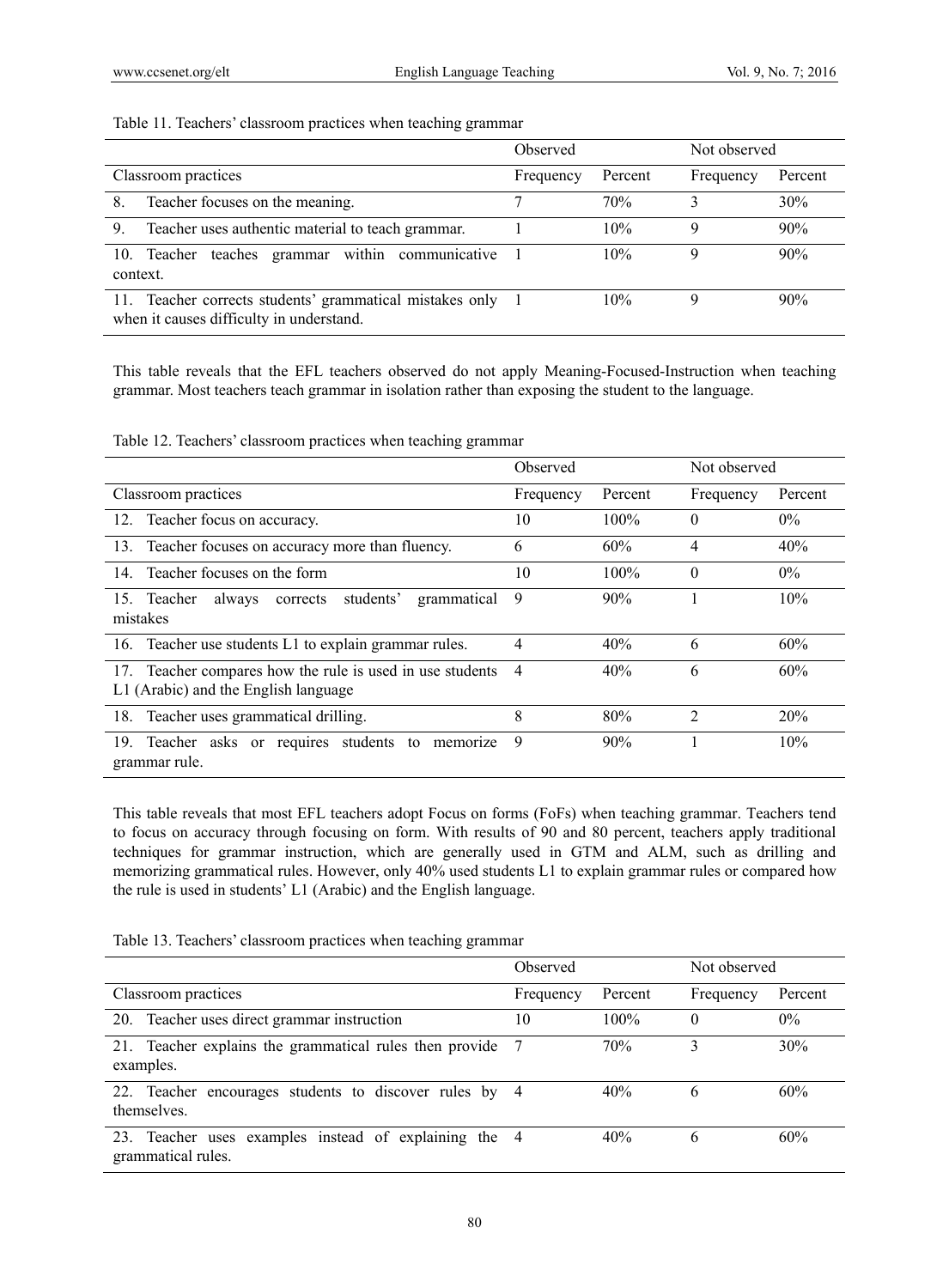This table shows that 70% of the EFL teachers in this study teach grammar explicitly by explaining grammatical rules directly, then providing examples rather than teaching the rules implicitly where teachers uses examples to explain the rules and encourage the students to discover the rules themselves.

# 4.2.2 Discussion

This section provides answers to the second research question, which looks at which instructional practices teachers use when teaching grammar. Interestingly, the ten observed teachers, to some extent, adopt similar instructional practices when teaching grammar. Based on the results, all the EFL teachers observed spent a lot of time concentrating on grammar. The findings also indicate that most teachers are in favor of direct grammar instruction and tend to teach grammar in isolation. In agreement with Azad (2013) and Uysal & Bardakci's findings (2014), most teachers use Focus on forms (FoFs) when teaching grammar and focus on language accuracy and form more than meaning. In addition, the majority of language teachers taught grammar explicitly rather than implicitly. Moreover, traditional grammar techniques, such as drilling and memorizing grammatical rules, were used by most of the teachers, whereas only a few used students L1 to teach and compare grammatical rules.

### *4.3 Teachers' Beliefs and Classroom Practices*

To explore the consistency between teachers' beliefs regarding grammar instruction and their actual classroom practice, the third research question addressed in this study is: to what extent are teachers' beliefs match their instructional practices? To answer this question, a profile of each participant's beliefs and classroom practices was created based on the data collected from both the questionnaire and classroom observations (see Appendix A).

### 4.3.1 Data Analysis and Discussion

Table 14 presents teachers' beliefs regarding grammar instruction and their actual teaching practices (see appindex A). It illustrates the correlation between teachers' beliefs and practices regarding grammar instruction. The table shows that while the teachers tend to have various beliefs, their views on grammar and grammar instruction are similar to some extent. It also shows that most of their beliefs are reflected in their classroom practices. The information presented in the table was transferred into graph form for further interpretation (see Figure 1). This graph indicates that the participating teachers agree with a total of 63% of the statements in the questionnaire, which aimed to elicit their beliefs about the role of grammar and various approaches to teaching grammar. Additionally, the graph reveals that 76% of teachers' stated beliefs are reflected in their practices. Although the majority of participants' beliefs indicate the value of teaching grammar within a communicative context and through the exposure to language in natural contexts, they do not apply this in their classes. Moreover, most teachers believe in the effectiveness of teaching grammar implicitly rather than explicitly, yet all the participants adopt explicit grammar teaching in their classrooms, highlighting the inconstancy between their beliefs and practices. Opposing the findings of Farrell and Lim (2005), Shatat (2011) and Ferreira (2014), it can be said that, most of the time, teachers' beliefs match their classroom practices. To some extend the participants tend to have different beliefs though they use similar practices to teach grammar which in aligned with the findings of Lee (2008) and Phipps and Borg (2009).



Figure 1. The relationship teachers' beliefs and practices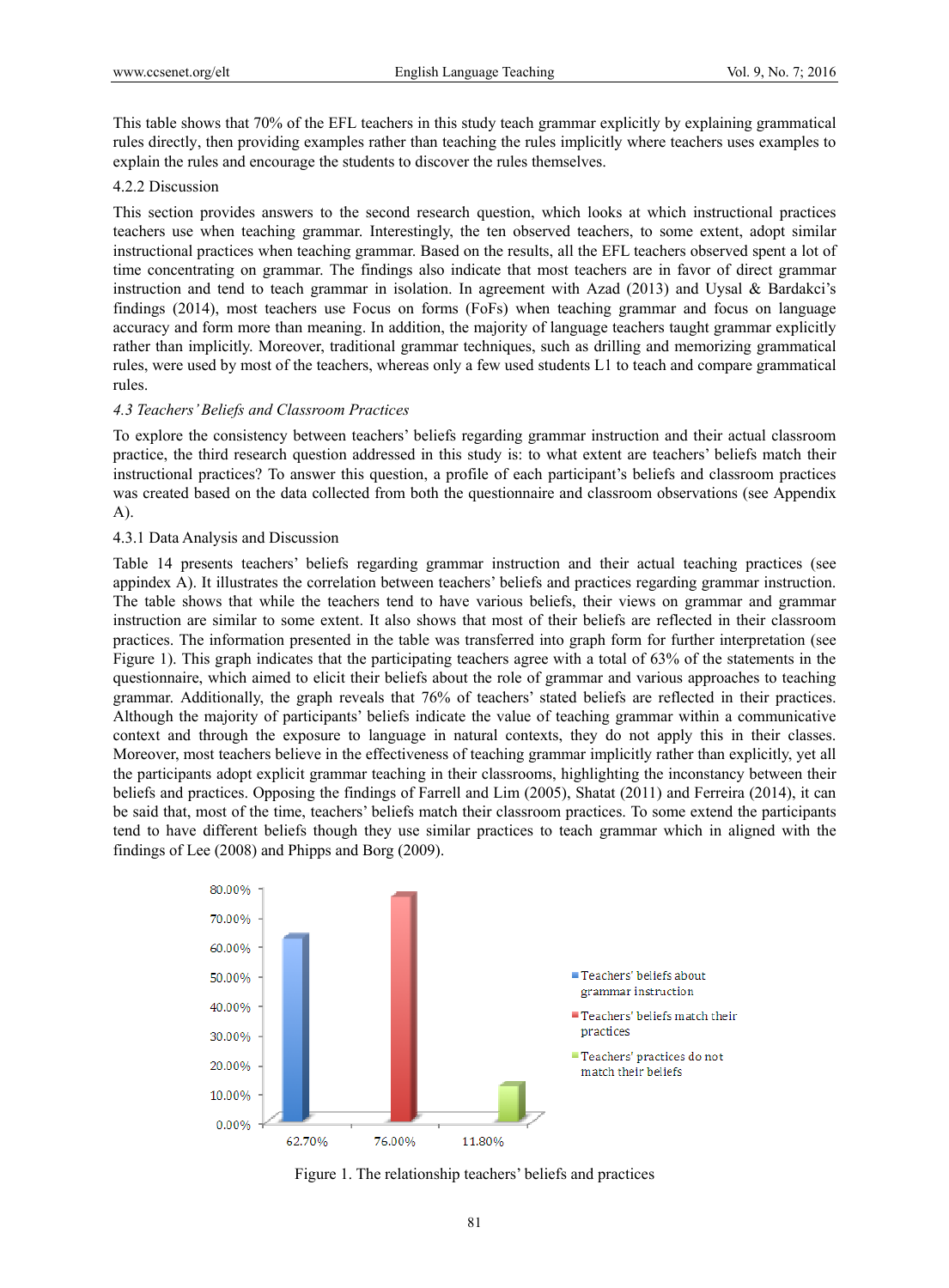# *4.4 Factors Affecting Teachers' Beliefs and Classroom Practices*

As an attempt to better understand the factors that shape teachers' beliefs regarding grammar instruction and to investigate the factors which lead to an inconsistency between beliefs and practices, a follow-up questionnaire consisting of four open-ended questions was distributed to participating teachers after the observation. The collected data from the open-ended questions was categorized according to themes and SPSS was used for descriptive analysis.

# 4.4.1 Factors That Shapes Teachers' Beliefs and Practices

# 4.4.1.1 Data Analysis and Discussion

Based on the literature, the participants were asked if their beliefs and practices regarding grammar and grammar instruction were shaped according to their grammar learning experience, teaching experience, and qualification and training.

|  |  |  |  | Table 14. Factors that shape teachers' beliefs regarding grammar instruction |
|--|--|--|--|------------------------------------------------------------------------------|
|  |  |  |  |                                                                              |

| Factors                     | Yes       |         | No        |         |
|-----------------------------|-----------|---------|-----------|---------|
|                             | Frequency | Percent | Frequency | Percent |
| Grammar learning experience |           | 70%     |           | 30%     |
| Teaching experience         |           | 90%     |           | 10%     |
| Qualification and training  |           | 90%     |           | 10%     |

These questions showed a high level of agreement among the participants. The majority of participants agreed that their grammar learning experience, teaching experience, and qualification and training have had a huge impact on their beliefs and practices. Similar to the findings of Borg (1999), Ellis (2006), Busch (2010), and Hassan (2013), 70% stated that past grammar learning experiences was an influential factor in shaping their beliefs and practices. Teacher 1 stated:

*As an outcome of the common schools, I always hated the traditional ways that my teachers used to use in teaching, especially, in grammar but ironically I find myself sometimes using those strategies because, so far, most of the students I have taught come to class, sit and expect the teacher to do all the work for them.* 

Moreover, unlike Mattheoudakis' (2007) findings, 90% of the participants believe that their teaching experience impacts their beliefs and teaching practices. Teacher 4 stated: "*It does affect my teaching in terms of finding a suitable way of delivering grammar instructions."*

Lastly, in alignment with Phipps and Borg (2009), Moini (2009), and Nurusus, et al's findings (2015), qualification and training also received 90% of agreement among the participants regarding its effect on shaping their beliefs and practices. Teacher 8 stated: "*When I was studying at UQU to get a higher diploma in Education, I was introduced to various methods of teaching. Currently, I am applying what I have learnt on my students".*

In agreement with the previous statement, teacher 10 stated, "*I'm trying to apply all that I learned in the class."*

4.4.2 Factors That Influence the Transformation of Teachers' Beliefs into Practices

This section aims to address the last research question: if there is no congruency between teachers' beliefs and instructional practices, what are the factors influencing the mismatch?

4.4.2.1 Data Analysis and Discussion

In the last question in the open-ended questionnaire, participants were asked if are there any differences between their beliefs about grammar teaching and their actual practices in the classroom. They were asked to explain what the reasons for any mismatch between them could be.

| Table 15. Are there any differences between teachers' beliefs and practices? |  |
|------------------------------------------------------------------------------|--|
|------------------------------------------------------------------------------|--|

| Yes       |         | No        |         |
|-----------|---------|-----------|---------|
| Frequency | Percent | Frequency | Percent |
|           | 60%     |           | 40%     |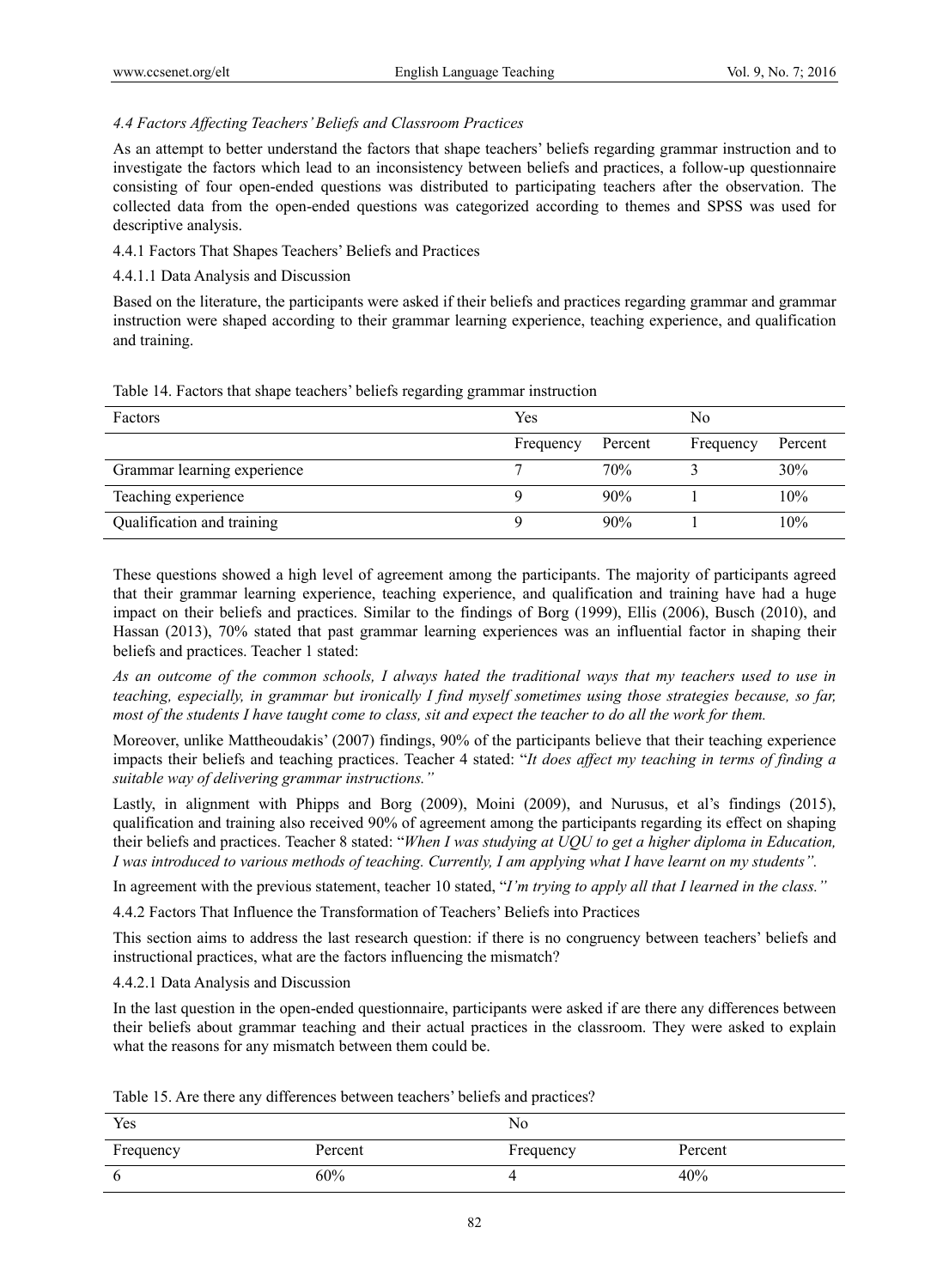This table reveals teachers' perspectives regarding the match up between teachers' beliefs and actual practices. On one hand, 60% of the teachers are aware of the inconsistency between their beliefs and actual practices. This awareness can help the teacher develop and find ways to put her beliefs into practice. On the other hand, 40% were not aware of the mismatch between their beliefs and actual classroom practices.

In the last question in the open-ended questionnaire, teachers also stated their point of view regarding the factors most influential in creating the inconsistency between their beliefs about grammar and grammar instruction and their actual classroom practices.

| Factors                     | Frequency | Percent |
|-----------------------------|-----------|---------|
| Students' level             |           | 90%     |
| Students' attitudes         | O         | 60%     |
| Students' needs             |           | 40%     |
| Students' learning styles   |           | 30%     |
| Classroom environment       |           | 20%     |
| Teacher development process |           | 70%     |

Table 16. Factors that shape teachers' beliefs regarding grammar instruction

This table shows that students' proficiency level and a teacher's development process are considered to be the most significant factors creating a mismatch between their beliefs about grammar and grammar instruction and their actual classroom practices. 70% believe that their development process impacts their instructional decisions. Teacher 3 stated: *Sometimes there is a small gap between what I have recently learned and my old methodology because they keep overlapping as I continue growing.*

Moreover, students' proficiency level is considered to be another important factor, with an agreement of 90%. Teacher 2 stated:

*When I use to teach beginner levels, I used to teach them grammar in the traditional way because their language isn't strong enough to let them analyze the structural patterns and derive some information from it. As I moved to teach "intermediate level", I began to incorporate the contextual way of learning grammar.* 

60% of teachers consider students' attitudes towards the language as an important factor, and 40% of the teachers also believe in the role of students' needs in switching between and changing their grammar instructional practices. Furthermore, with 30% and 20% respectively, students' learning styles and classroom environment were reported to have the least impact on teachers' classroom practices when teaching grammar. Regarding students' learning styles, teacher 1 stated, "*I usually use both inductive and deductive approach because whether I use one approach or another, it always depends on my students' learning style and their needs."*

And regarding the classroom environment teacher 4 stated: "*The classroom size, sometimes, force me to teach grammar explicitly rather than involving the students in communicative activities since we don't have enough space."* 

Generally, in agreement with Phipps and Borg (2009) and Shatat (2011), students' proficiency level, attitudes, needs, learning styles, classroom environment, and the teacher development process are presented as six factors that influence the transformation of teachers' beliefs regarding grammar and grammar instruction into practice.

# **5. Conclusion**

The purpose of this exploratory study was to explore the beliefs and practices of thirty Saudi EFL university teachers toward grammar and grammar instruction. The primary aim of this study is to investigate the relationship between the beliefs of the participating teachers towards grammar and grammar instruction and their instructional practices with Saudi EFL students. It aimed to discover the factors that affect teachers' beliefs about grammar and its instruction and explore the dominant factors that led to the transformation of beliefs into practices. Interestingly, all thirty participants seem to hold similar beliefs regarding grammar and grammar instruction and remarkably, the teachers tended to adopt similar instructional practices when teaching grammar. Based on the results, all EFL teachers who participated focused on teaching grammar and spent a lot of time concentrating on teaching it. The findings also indicate that most teachers use Focus on forms (FoFs) to teach. Moreover, the findings of the study illustrate that teachers' beliefs are reflected in their classroom practices yet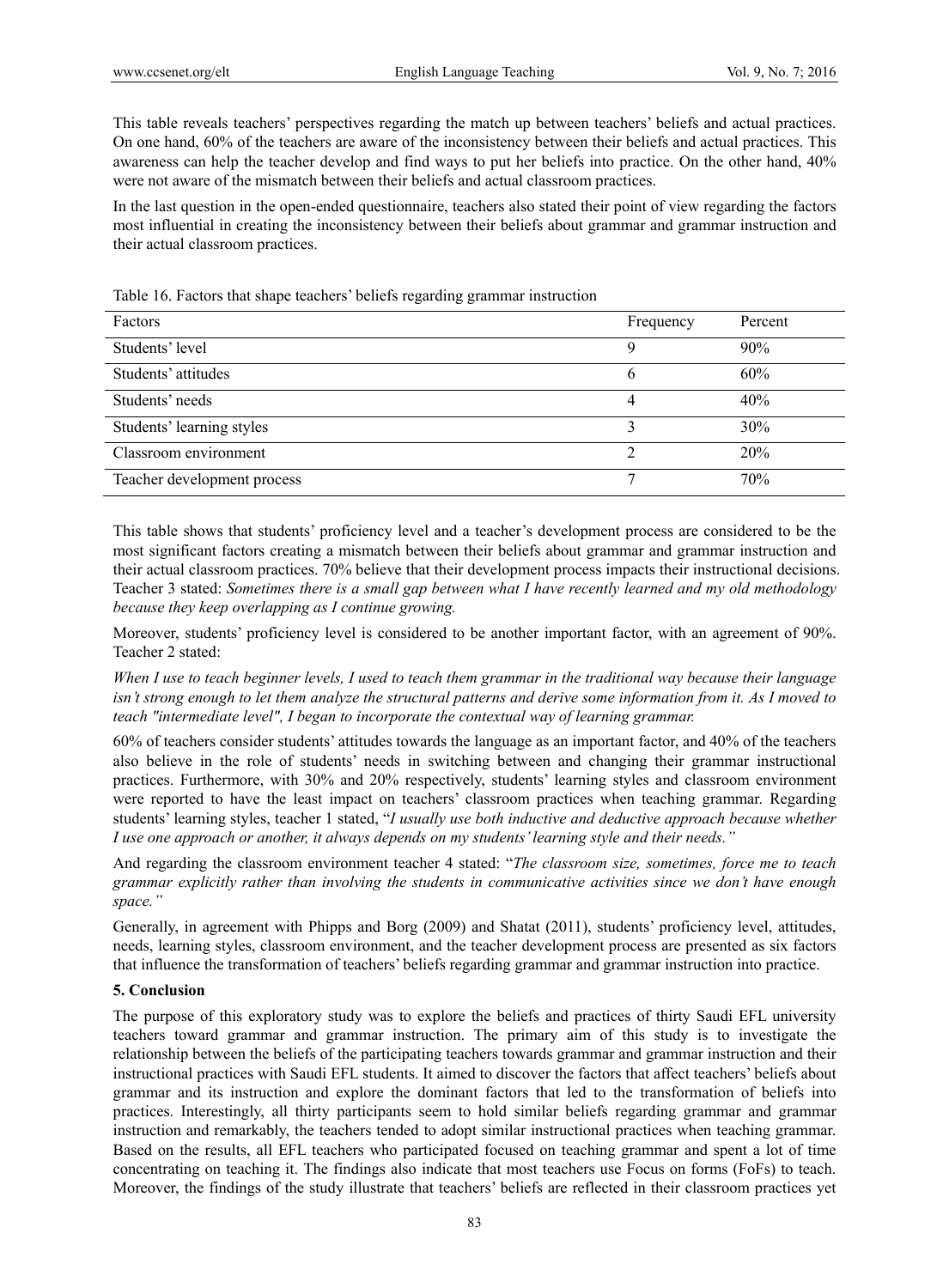they had a few inconsistencies. Most teachers believe in the effectiveness of teaching grammar implicitly rather than explicitly, yet all the participants adopt explicit grammar teaching in their classrooms, which shows the inconsistency between their beliefs and their practices**.** The findings also reveal that students' proficiency level, attitudes, needs, learning styles, classroom environment, and the teacher development process are six factors that influence the transformation of teachers' beliefs regarding grammar and grammar instruction into practice.

### *5.1 Implications*

The results obtained from the study will help teachers understand how and why they teach grammar in a particular way. The university can conduct several workshops on professional development and training sessions for the teachers on communicative language teaching and specifically in grammar teaching with the consideration of students' needs, learning styles. Such training would lead to an improvement in the quality of teaching at the university.

The study will help raise awareness amongst researchers who are interested in studying grammar teaching in the Saudi context with the aim of innovating their practices to better meet the needs of students studying in foundation year programs.

### *5.2 Limitations*

Though the findings of the study were beneficial, there are some important limitations that need to be taken into consideration. First, the study attempted to investigate the impact of teachers' beliefs, both males and females, about grammar and grammar instruction and their grammar teaching practices with Saudi EFL students. However, according to the social and administrative regulations at the colleges and universities in Saudi Arabia, accessibility to the male section of the university was difficult. Therefore, the study was limited to female teachers only. Secondly, the findings of the study cannot be generalized from sample to population since the sample in this study is limited to thirty participants and ten for classroom observations. Thirdly, due to time constraints, open-ended questionnaires were used instead of interviews to collect data.

### *5.3 Suggestions for further research:*

Based on the findings of the current research, the researcher recommends the following:

1) Further research in this topic should use interviews to collect data in order to elicit more detailed responses from the participants.

2) Additional research on a larger sample is required for generalization, which can be done in different instructional contexts, schools, colleges and universities, both public and private.

3) Further research in this topic should target EFL teachers of both genders, male and female, to ensure the accuracy and generalizability of data.

#### **Acknowledgments**

Our gratitude is extended to Mr. Adil Abdul Rehman, Mr. Hussam Rajab and Ms. Kharen Javed for their continuous support in editing and proofreading the paper.

#### **References**

- Al-Seghayer, K. S. (2014). The actuality, inefficiency, and needs of EFL teacher-preparation programs in Saudi Arabia. *International Journal of Applied Linguistics and English Literature, 3*(1), 143-151. http://dx.doi.org/10.7575/aiac.ijalel.v.3n.1p.143
- Al-Yami, S. A. (2008). The Effectiveness of scaffolding interactive activities in developing the English listening comprehension skills of the sixth grade elementary schoolgirls in Jeddah. *Online Submission*.
- Azad, M. A. K. (2013). Grammar teaching in EFL classrooms: Teachers' attitudes and beliefs. *ASA University Review, 7*(2), 111-126.
- Barnard, R., & Scampton, D. (2008). Teaching grammar: A survey of EAP teachers in New Zealand. *New Zealand Studies in Applied Linguistics, 14*(2), 59-82.
- Braine, G. (ed.). (2014). *Teaching English to the world: History, curriculum, and practice*. Routledge.
- Borg, M. (2001). Teachers' beliefs. *ELT journal, 55*(2), 186-188. http://dx.doi.org/10.1093/elt/55.2.186
- Borg, S. (1999). Studying teacher cognition in second language grammar teaching. *System, 27*(1), 19-31. http://dx.doi.org/10.1016/S0346-251X(98)00047-5
- Borg, S. (2003). Teacher cognition in language teaching: A review of research on what language teachers think,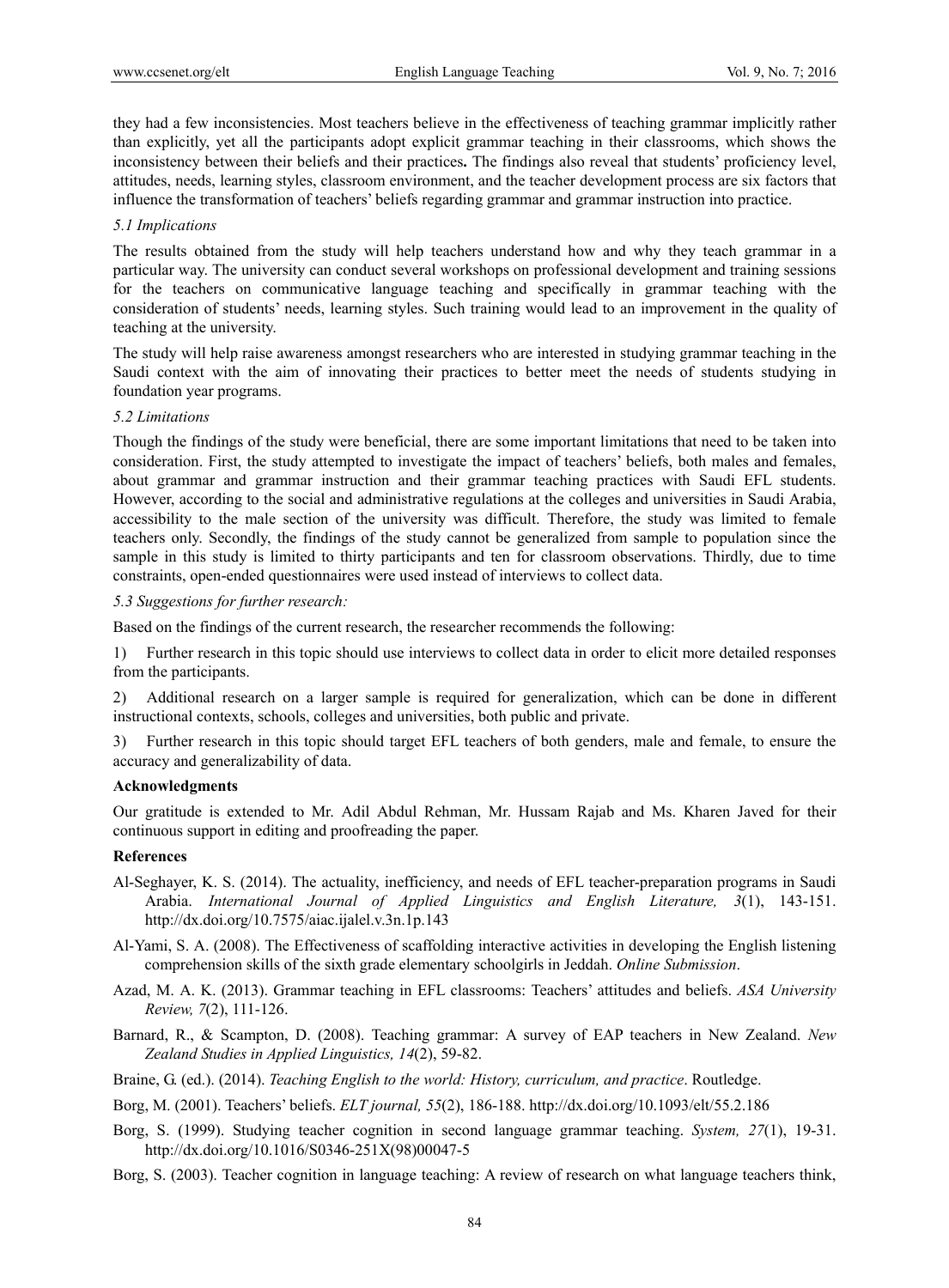know, believe, and do. *Language teaching, 36*(02), 81-109. http://dx.doi.org/10.1017/S0261444803001903

- Borg, S. (2015). *Teacher cognition and language education: Research and practice*. Bloomsbury Publishing.
- Burgess, J. & Etherington, S. (2002). Focus on grammatical form: Explicit or implicit? *System, 30*, 433-458. http://dx.doi.org/10.1016/S0346-251X(02)00048-9
- Çapan, S. A. (2014). Pre-service English as a foreign language teachers' belief development about grammar instruction. *Australian Journal of Teacher Education (Online), 39*(12), 131-147. http://dx.doi.org/10.14221/ajte.2014v39n12.9
- Creswell, J. W. (2012). *Research design: qualitative, quantitative, and mixed methods approaches (4th ed.)*. Thousand Oaks, CA: Sage Publications.
- Cruz Corzo, C. (2013). Formal grammar instruction: Theoretical aspects to contemplate its teaching. *Profile Issues in Teachers Professional Development, 15*(2), 215-224.
- Ellis, R. (2006). Current issues in the teaching of grammar: An SLA perspective. *TESOL Quarterly, 40*(1), 83-107. http://dx.doi.org/10.2307/40264512
- Farahian, M. (2011). Investigating High School Teachers' Belief Regarding Teaching Grammar. *Journal of Language and Linguistic Studies, 7*(1), 36-56.
- Farrell, T. S., & Lim, P. C. P. (2005). Conceptions of grammar teaching: A case study of teachers' beliefs and classroom practices. *TESL-EJ, 9*(2), 1-13.
- Ferreira, P. (2014). Beliefs and Practices towards Teaching and Learning Grammar: A Multicase Study. *Bellaterra: journal of teaching and learning language and literature, 7*(3), 14-29.
- Hassan, N. (2013). The Impact of Teachers' Beliefs on L2 Grammar Teaching.*Language in India, 13*(8).
- Hos, R., & Kekec, M. (2014). The Mismatch between Non-native English as a Foreign Language (EFL) Teachers' Grammar Beliefs and Classroom Practices. *Journal of Language Teaching and Research, 5*(1), 80-87. http://dx.doi.org/10.4304/jltr.5.1.80-87
- Le, V. C. (2011). *Form-focused instruction: A case study of Vietnamese teachers' beliefs and practices*. (Unpublished doctoral thesis). University of Waikato. Retrieved from http://researchcommons.waikato.ac.nz/handle/10289/5253
- Lee, K. M. (2008). The role of grammar in the teaching of English in Hong Kong secondary schools: a study of form 2 ESL teachers' beliefs and practices. *HKU Theses Online (HKUTO)*. http://dx.doi.org/10.5353/th\_b4126253
- Mahboob, A., & Elyas, T. (2014). English in the kingdom of Saudi Arabia. *World Englishes, 33*(1), 128-142. http://dx.doi.org/10.1111/weng.12073
- Mattheoudakis, M. (2007). Tracking changes in pre-service EFL teacher beliefs in Greece: A longitudinal study. *Teaching & Teacher Education, 23*, 1272-1288. http://dx.doi.org/10.1016/j.tate.2006.06.001
- Moini, M. R. (2009). The impact of EFL teachers' cognition on teaching foreign language grammar. *Pazhuhesh-e Zabanha-ye Khareji, 49*, 141-164.
- Nagaratnam, R. P., & Al-Mekhlafi, A. (2013). Attitudes towards EFL grammar instruction. *LEARN Journal: Language Education and Acquisition Research Network, 1*(2), 78-105.
- Nurusus, E., Samad, A. A., Rahman, S. Z. S. A., Noordin, N., & Rashid, J. M. (2015). Exploring Teachers' Beliefs in Teaching Grammar. *The English Teacher, 44*(1), 23-32.
- Olsen, W. (2004). Triangulation in social research: qualitative and quantitative methods can really be mixed. *Developments in sociology, 20*, 103-118.
- Phipps, S., & Borg, S. (2009). Exploring tensions between teachers' grammar teaching beliefs and practices. *System, 37*(3), 380-390. http://dx.doi.org/10.1016/j.system.2009.03.002
- Rama, J. L., & Agulló, G. L. (2012). The role of grammar teaching: From communicative approaches to the common European framework of reference for languages. *Revista de Lingüística y Lenguas Aplicadas, 7*, 179-191.
- Renzi, L. (2005). *The influence of teachers' beliefs on literature instruction in the high school English classroom* (Doctoral dissertation, The Ohio State University).
- Shatat, Z. Y. M. (2011). Grammar Teaching in Sharjah Preparatory (Cycle 2) Schools Teachers' Beliefs and